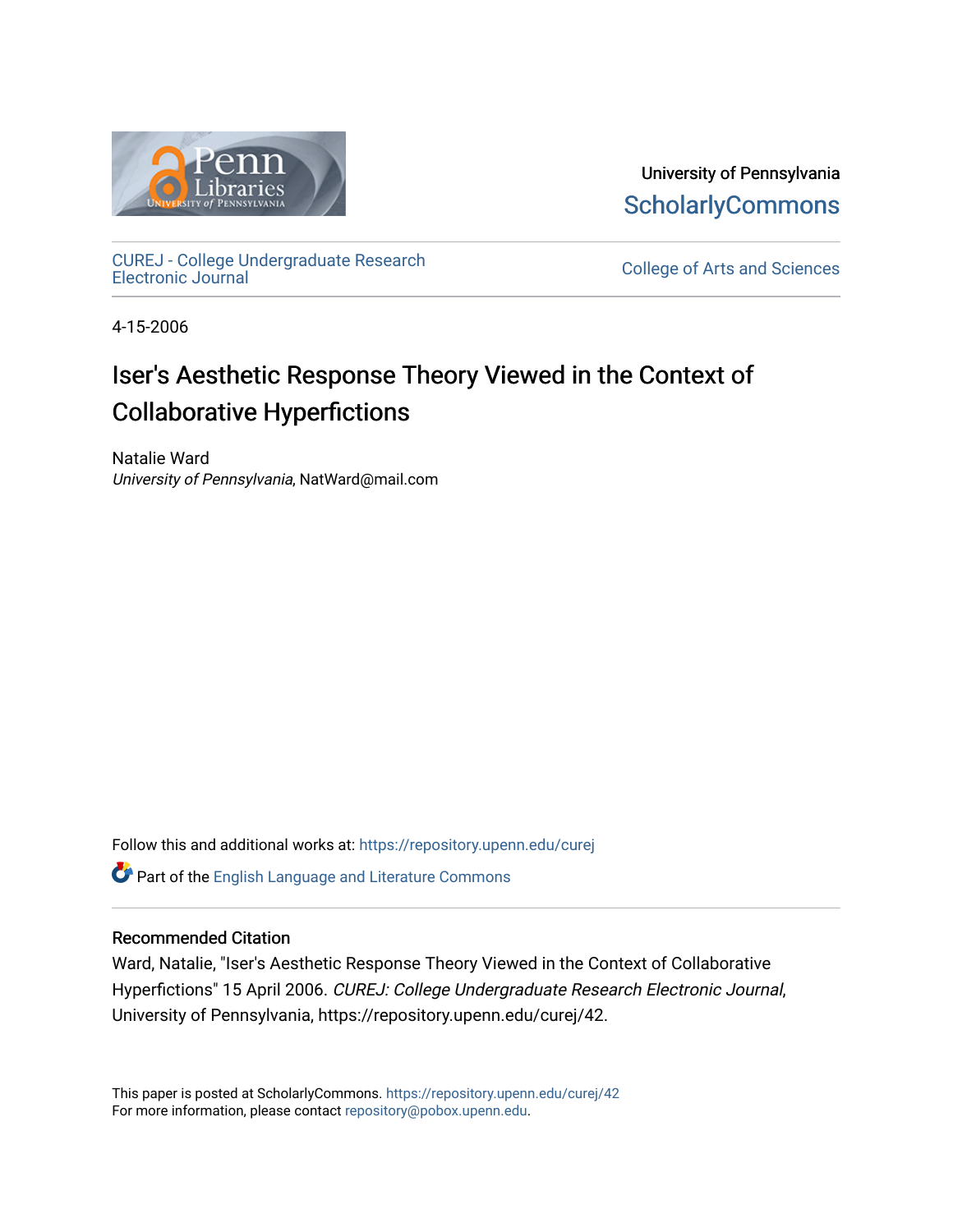# Iser's Aesthetic Response Theory Viewed in the Context of Collaborative Hyperfictions

# Abstract

In 1978, Wolfgang Iser wrote his most influential book, The Act of Reading, which details his theories about aesthetic reader response. Since the publishing of The Act of Reading, the pervasive use of personal computers and the internet has introduced new forms of fiction, including collaborative hyperfictions. This paper presents an analysis of Iser's theories in relation to collaborative hyperfictions. It explains how upon juxtaposing the conventions of collaborative hyperfictions and Iser's aesthetic response theories, one finds that hyperfictions are not as revolutionary as some authors and critics would believe. However, this juxtaposition also reveals the ways in which Iser's theories need to be updated for the digital age, and also the ways in which storytelling may evolve in the coming years.

# Keywords

Iser, hyperfiction, reader response theory, internet, digital fiction, James English, English, James, English

# **Disciplines**

English Language and Literature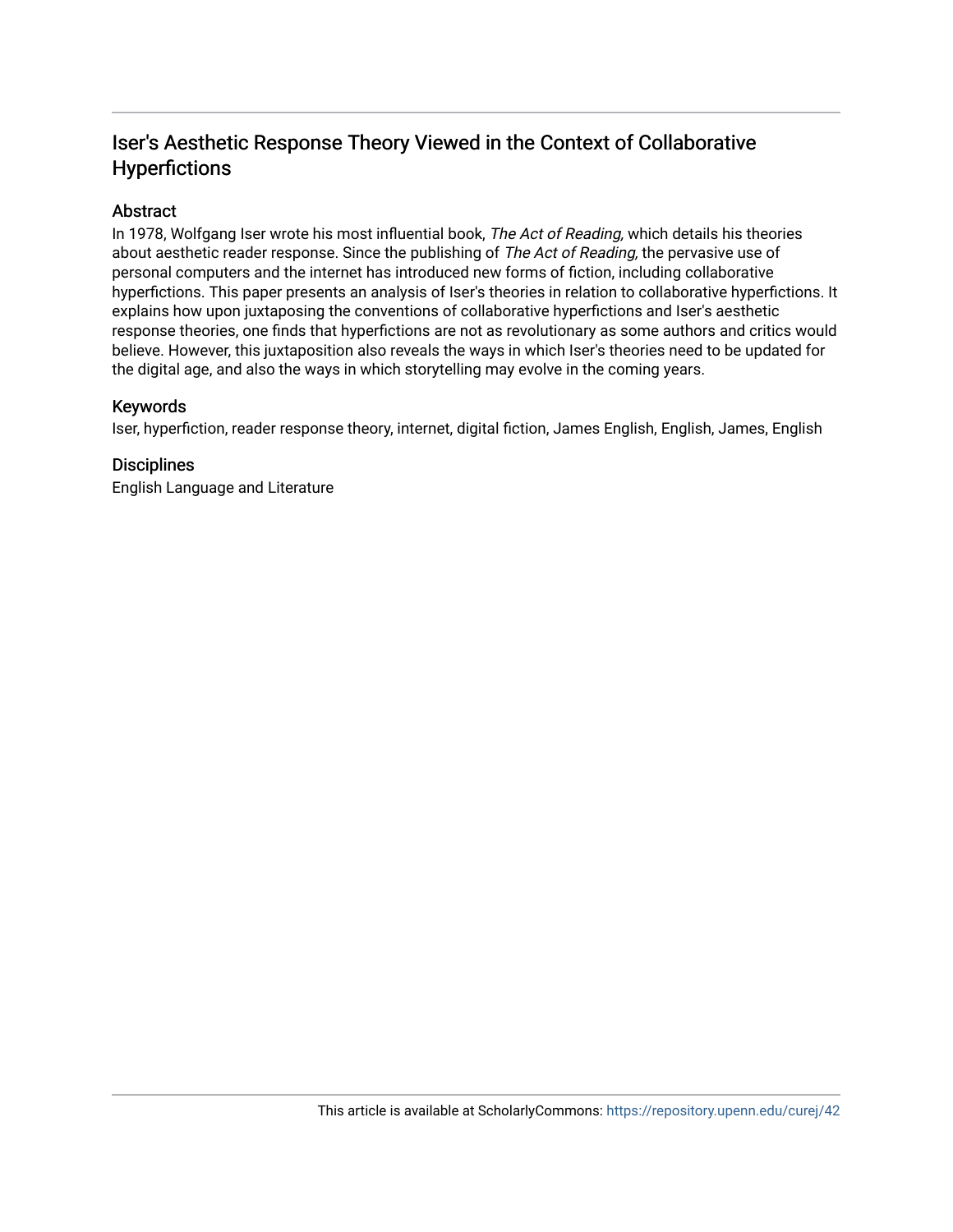In 1978, Wolfgang Iser, a leader in the field of reader-response theory, published his most important and influential book, The Act of Reading, in which he explained his theories of aesthetic reader response. Because the book was written before use of the internet and computers became mainstream, his theories are based solely on the traditional printed texts that were available at the time. Examining his theories in light of the digital age that has since occurred can yield insights into how literature has evolved and is still evolving. The use of computer technology, particularly the internet, has complicated the relationship between author, reader, and text, and has given rise to new categories of literary works. Because these genres of digital literature are in their infancy compared to printed literary texts, or perhaps because the scholarly community is hesitant to view these new literatures as legitimate art forms, little attention has been given to the reading and writing of digital literature. The analysis that has been done in this field has focused mainly on pre-packaged works of interactive digital fictions, or hypertexts. However, there are other genres of digital fiction, including collaborative hyperfictions on the internet in which the readers can become writers of the stories by adding on to them, that have received relatively little attention from literary critics. Few studies have been done on the results of applying traditional literary theory to the reading of collaborative hyperfictions. Upon juxtaposing the conventions of collaborative hyperfictions and Iser's aesthetic response theories, one finds that hyperfictions are not as revolutionary as some authors and critics would believe. However, this juxtaposition reveals the ways in which Iser's theories need to be updated for the digital age, and also the ways in which storytelling may evolve in the coming years.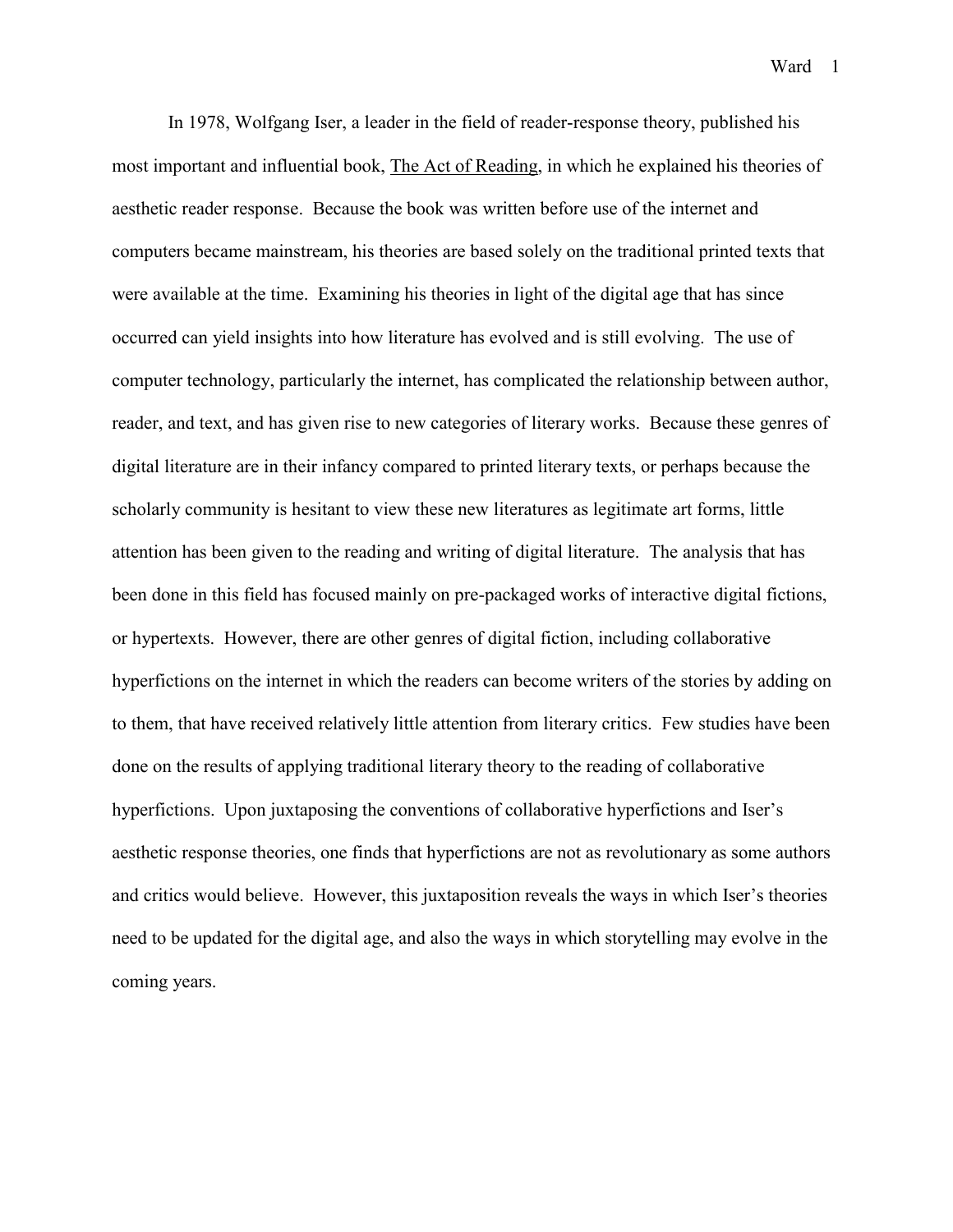# **History of Hypertext**

Before describing collaborative hyperfictions in terms of Iser's aesthetic response theory, it is helpful to briefly examine the history of digital texts. This will allow critics to place collaborative hyperfictions into a historical context, emphasizing the features that the genre possesses that its predecessors did not. The prefix "hyper" was first applied to texts in 1965 by Ted Nelson to refer to 'non-sequential writing—text that branches and allows choices to the reader [and is] best read at an interactive screen" (qtd. in Snyder 24). When asked why he chose to give this name to interactive texts, Nelson explained that "*hyper*- connotes extension and generality, as in the mathematical hyperspace, and this was the connotation [he] wanted to give the idea" (25). He went on to explain that non-linear hypertexts were supposed to reflect the way in which the human brain processed information, which is through associations. As the human brain moves from one idea to the next, trails, or webs, of information are produced in the mind, similar to the narrative structure of hypertexts. People's ideas of reality are based on the webs of information that they create, and thus Nelson concluded that hypertext "allows users to 'keep ideas hitched together in ways that better represent reality'" (25). The idea of linking ideas together in the form of trails was not a new one, as Vannevar Bush's 1945 memex machine was meant to facilitate the process of finding connections between scientific ideas and information. Users of the machine would be able to retrieve and annotate scientific reports, and save the trails that their searches created for use at later dates. They would also be able to add notes to the works that they found, which would be available for future users to view. Thus, the notion of linking texts together, which was the inspiration for the internet, was for the purpose of collaboration.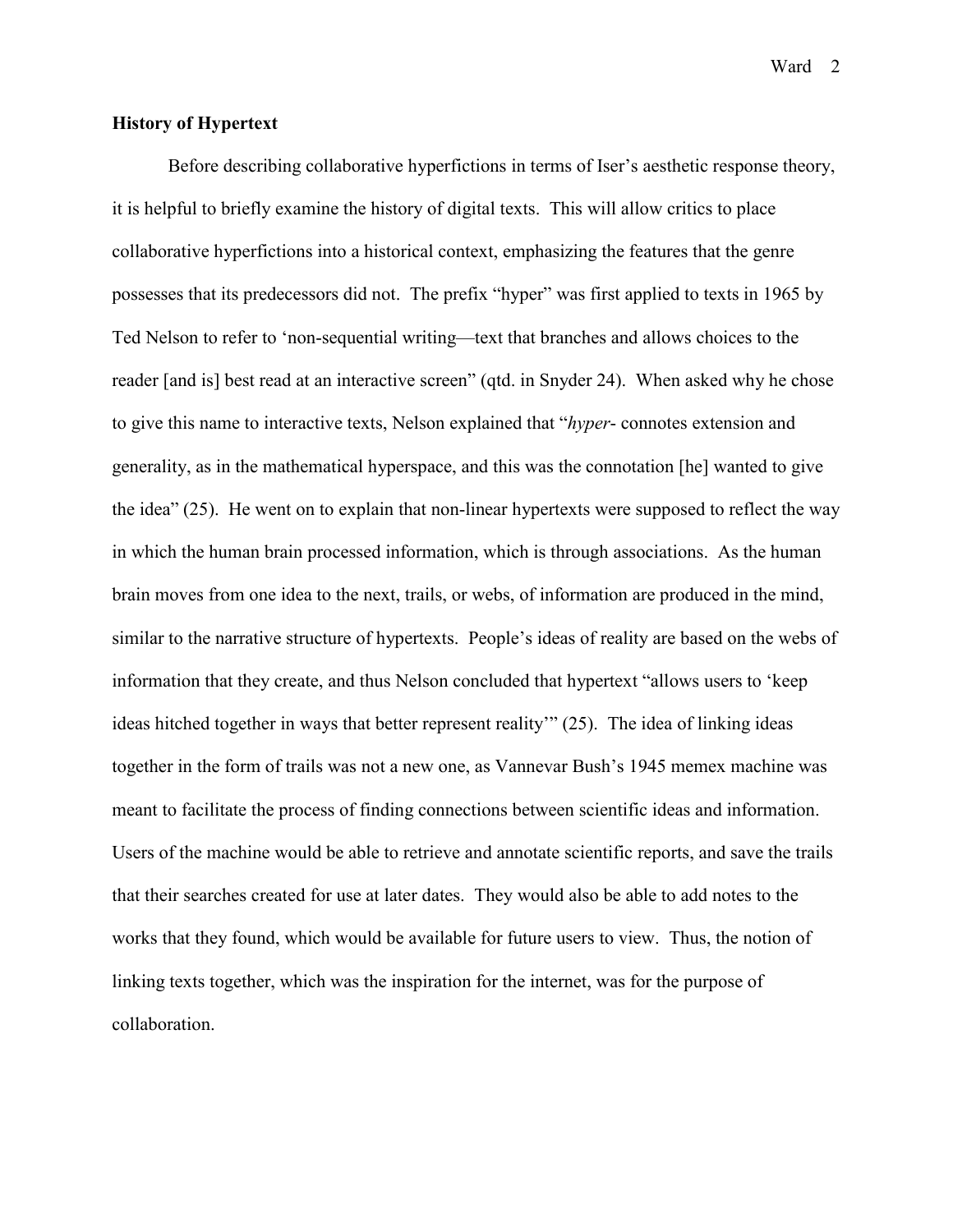# **Three Types of Hypertext**

All of these methods of presenting information in interactive, useful ways that reflected reality and associations between ideas gave rise to the modern hypertext. Today's hypertext fictions can be separated into three categories, according to Professors Barbara Szubinska and Linda Doerge, which reflect the varying degrees of control the reader has over the narrative. The first type is very similar to the format found in traditional linear literature, in which the reader has very limited control over the narrative, with all readers reaching the same conclusion of the story. As Szubinska and Doerge describe it, "the authors will intermittently offer the readers two or more paths from which to choose. This option gives the readers many ways to interact with the story. However, the authors retain control over the script, and only the author can alter it" (24). In many such stories, like Hangover by Mark Weal, a reader will encounter all of the scenes the author has created at some point, although two different readers are likely to experience them in two different sequences. The same cannot be said for the second type of hypertext fiction, in which the reader is able to contribute to the text and save their contributions for later viewing. Szubinska and Doerge liken this to "adding pages to a book one owns or writing in the margins" (25). The author is still in control of the overall script of the narrative, but readers are able to save the paths that they've taken in the story. The features of this type of hypertext allow the opportunity for more storylines to be explored. Michael Joyce's afternoon, a story is one example of the second type of hypertext. Joyce's novel is not completely collaborative in nature, in contrast to the third category of hypertext. The third category consists of ongoing stories with many authors contributing to the narrative. "With this format, the readers are even more empowered to contribute to the story at any time. The contribution may be temporary, or it may become a permanent part of the story" (26). Therefore, such stories are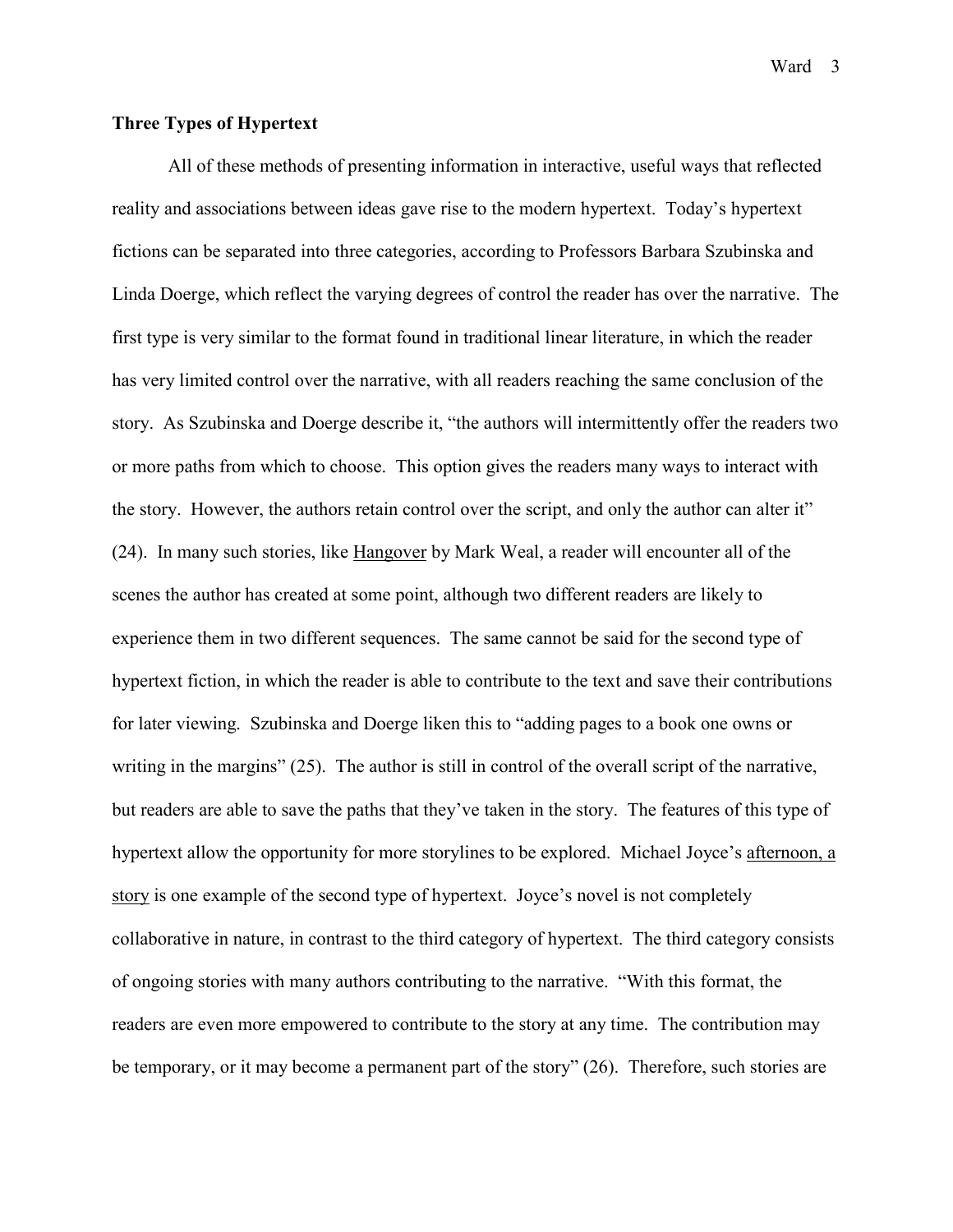perpetually evolving and defy all typical literary conventions. The first page of the fantasy Dark Lethe, by L.J. Winson and Individual Authors, states that "Dark Lethe is a collaborative story environment in which writers can create stories that interconnect, conflict, and conjoin in a new hyperlinked structure" ("Dark Lethe"). All hypertexts, with their varying degrees of fluidity, lack the stability of character and plot that is found in traditional, paper-based literature. Since it is the author, according to traditional literary notions, that is responsible for the stability of character and plot in fiction, one could argue that the role of the author is just as precarious as the nature of the hypertext narrative.

 Indeed, the role of the author(s) in collaborative hyperfiction is defined by the authors themselves. The nature of the plot and direction of the story are governed entirely by the initial writer of the story and any readers who choose to add on to it. This is in direct contrast to the first and second types of digital fiction detailed by Szubinska and Doerge, in which the reader is essentially navigating through a maze that has been pre-constructed by an author, which may or may not have multiple paths or venues of escape or conclusion. Authors of a collaborative hyperfiction, however, create their own world, with the only walls being the general guidelines established by the initial writer.

#### **The Psychology of Reading**

The question still remains as to what attracts certain people to the worlds created in collaborative hyperfiction. It is important to remember that such individuals are necessarily readers of the stories before they are the authors, so it is useful to recall the psychological aspects of what Mildred Robeck and Randall R. Wallace, authors of The Psychology of Reading: An Interdisciplinary Approach, call "creative reading". They posit that different kinds of personalities are driven to read different genres of writing. The term "creative reading" is used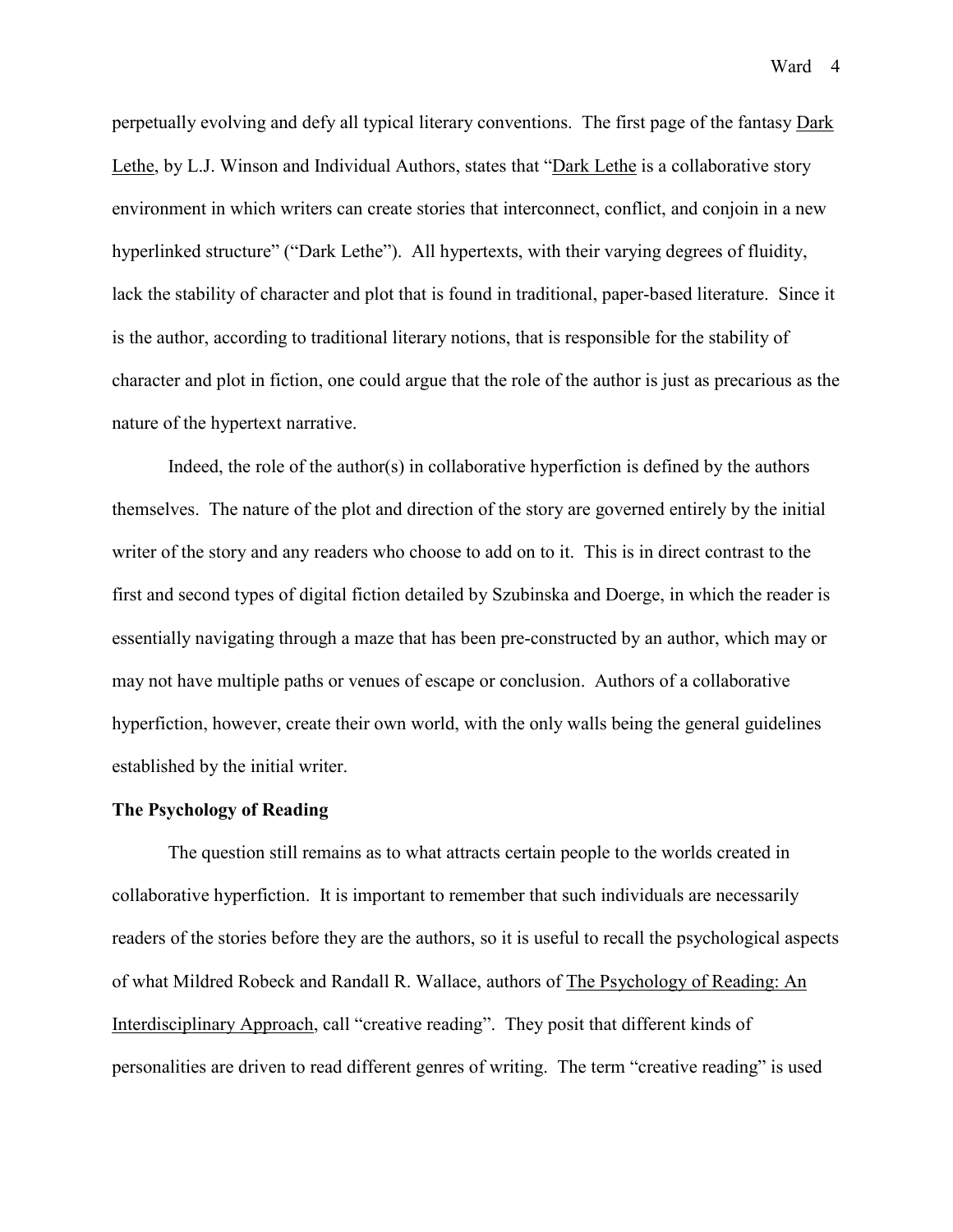to refer to the reading of literary works that goes beyond the basic elements of the story. The authors preface this definition with the claim that "all reading embodies an element of creativity. Readers bring part of themselves and their background to the interpretation of what the author has written. At least part of the extrapolation that readers make when they tackle a reading task is unique" (377). In other words, the reader is able to relate the content of what they have read to their understanding of the world or even themselves. Creative reading involves a deeper relationship between the reader and the text, requiring a certain mindset from the reader. Robeck and Wallace describe creative readers as "self-directed; they engage themselves in cognitive and affective responses that go beyond comprehension of the author's message to satisfy purposes of their own" (377). The authors imply that readers of creative works who are engaged with the text on a level deeper than the storyline are seeking something other than what the author is explicitly offering them. This could very well be something emotional, especially if the reader does not receive emotional support and validation from the realities of everyday life.

#### **The Psychology of Writing**

Similarly, the motivations for writing a literary work can also be emotional in nature. Alice Glarden Brand, in her book The Psychology of Writing: The Affective Experience, claims that there are many possible motivations for writing, including fame, money, or academic success. She goes on to say that other writers have "more idiosyncratic motives. But for many who write—particularly those who write under no obvious pressure—there seems to be a certain quality of emotional engagement that brings them to the writing of words and keeps them at nothing else" (18). There is, it seems, an emotional fulfillment that comes from writing, particularly when it is done without monetary compensation. The particular emotions involved in writing vary from genre to genre and author to author.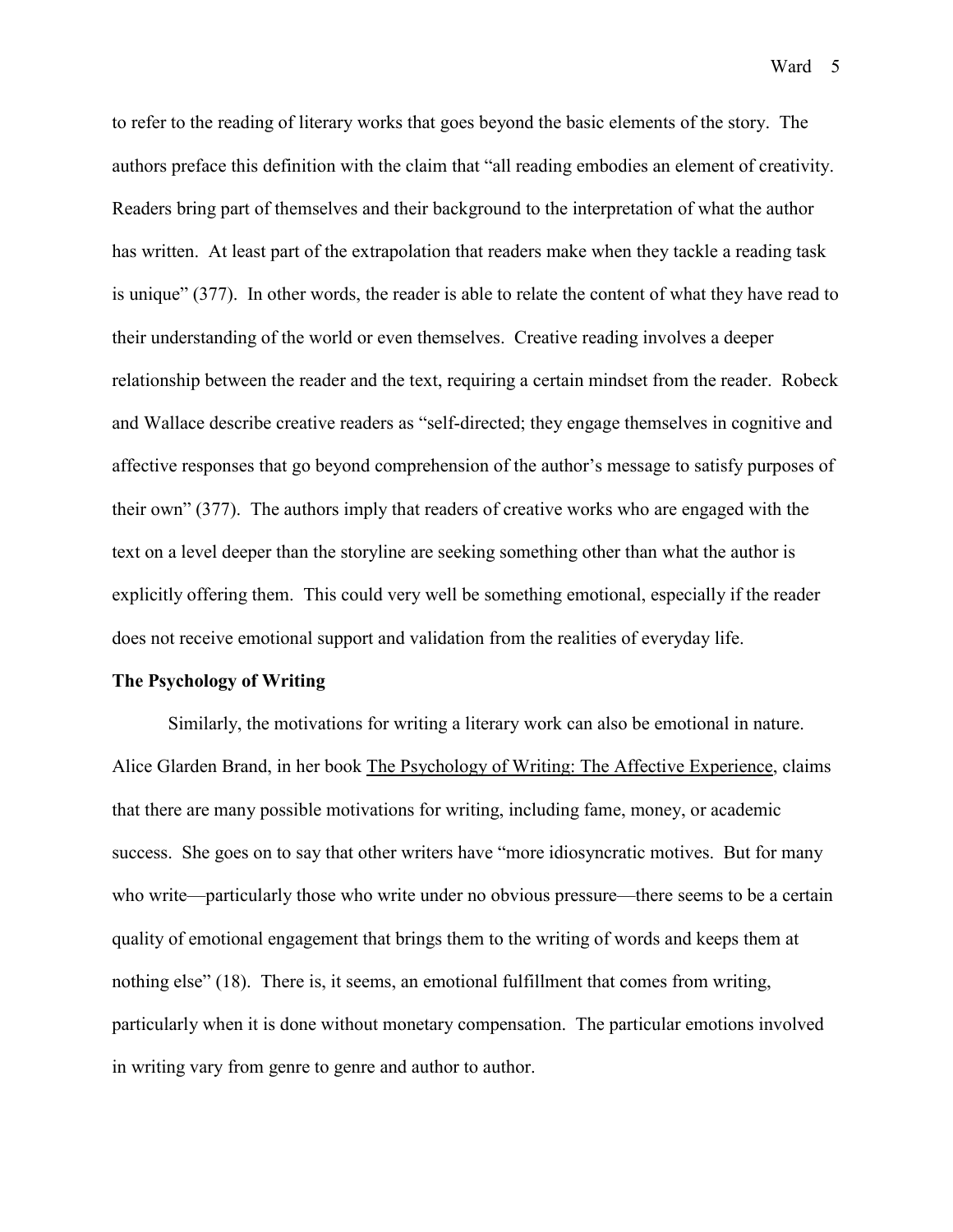# **Impact of Technology on the Text**

 Glarden's book predates the internet as we currently know it, and therefore does not contain any analysis on how technology has affected the relationship between the writer, reader, and text. Much has been said about this topic by other theorists. Several have contended that new technologies result in new notions of identity for their users. In his study on the evolution of printed texts to digital texts, Silvio Gaggi cites Michael Heim as saying that "'each historical shift in the symbolization of reality brings with it a restructuring of the psyche' and that the 'entire human personality is configured anew with every shift in the dominant medium for preserving thought'" (qtd. in Gaggi 113). This "restructuring of the psyche," in turn, reconfigures what it means to be an author when the term "author" is applied to digital texts. Digital author Michael Joyce describes the new possibilities of the meaning of "author" as follows: "It may be that we cannot see the truly new forms of rhetoric and theory that are emerging. What we see as senseless beauty may be the emergence of as yet unrecognizable new ways of making sense" (63). These "new ways of making sense" are certainly different from traditional literary conventions. Specifically, Nancy Kaplan contrasts the open-ended nature of digital fictions, collaboratively authored or not, with the fixed nature of printed texts, saying that "print constructs reading as a continuous act of submission to the rules of the text, as deferral of [the reader's immediate desires] until the reader ceases to read the text" (213). The nature of writing and reading any digital text encourages freedom of thought and does not demand that any particular conventions be followed at any point of either the reading or writing process. Later it will be shown that Iser finds fault with this assessment, believing instead that the conventions of the reading process are independent of the actual medium the text is presented in.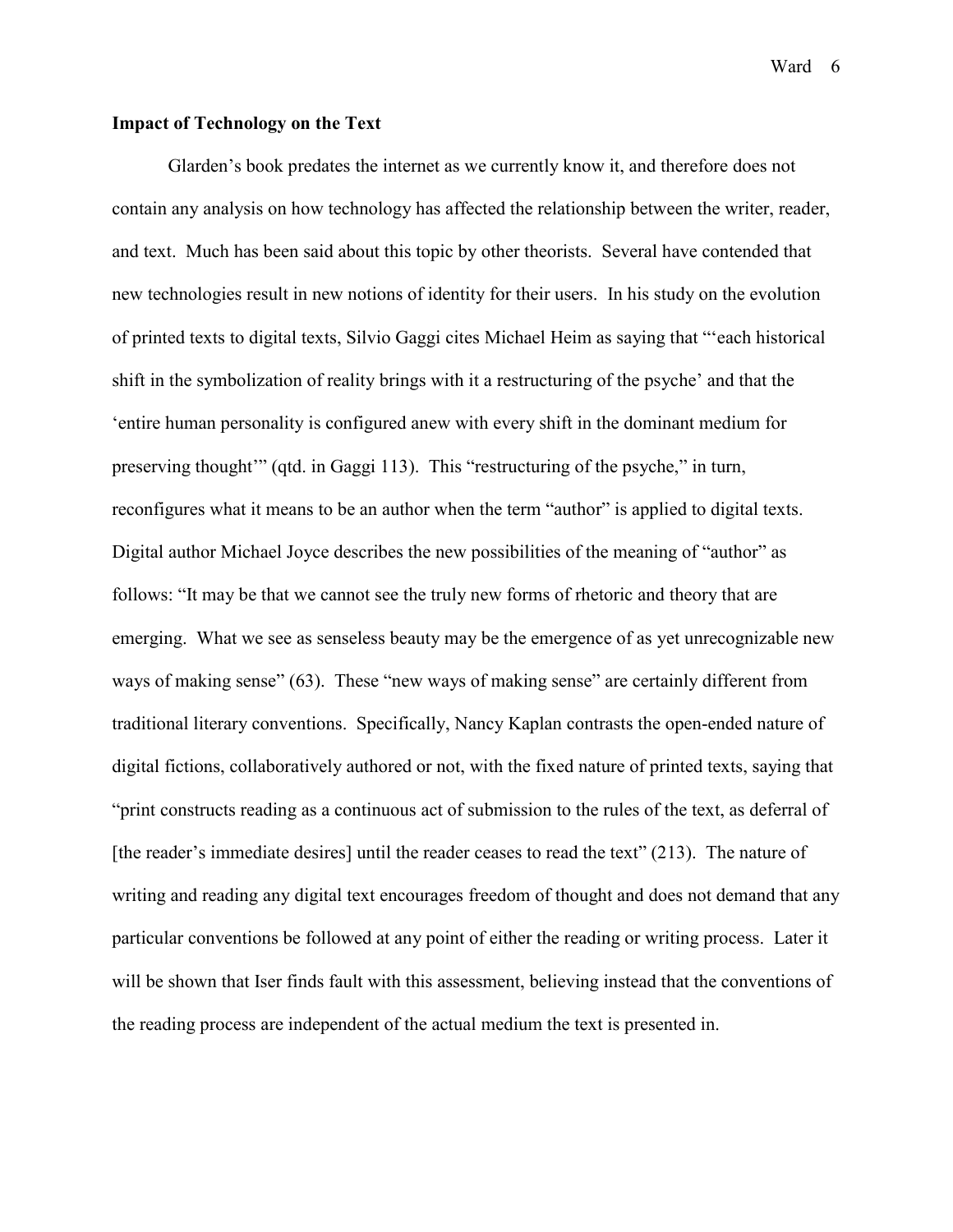One new definition of author in digital texts is presented in the form of collaborative hyperfictions, in which there is no singular author but rather an unlimited number of contributing authors. In this way, the notions of individuality surrounding the authorship of printed texts are discarded in favor of a more communal approach to authorship and creative property. Joyce discusses the notion of collaboration in digital texts at some length, initially describing it in terms of a concept from the classical Greek language: "The middle voice in Greek is neither active nor passive, yet it offers us a way to see ourselves in where we are. In the middle voice the subject performs the action, but the action somehow returns to the subject, that is, the subject somehow has some special interest in the action" (61). He uses this concept of the middle voice to explain the coherence that can be found throughout any digital collaborative work: "The middle voice is a solitary but not a lonely pursuit, what Hélène Cixous calls 'walking through the self toward the dark'…In collaboration the middle voice maintains the continuity of the self as something with a voice and a name: the writer, a self-sufficient sensibility given over to others…Coherence no longer, if it ever did, distinguishes itself against but rather within" (61-62). Collaborative hyperfictions, along with digital texts in general, offer a "superabundance of possibilities" which, when united with the coherence that Joyce discusses, can result in rich stories that defy traditional literary conventions. Iser, however, sees a "superabundance of possibilities" in any work of fiction that allows for sufficient reader involvement.

 As implied earlier, the internet was born out of a necessity for collaboration between scholars. Today, collaboration on the internet is not limited to scholarly pursuits, for the current structure of the internet is conducive for collaboration of all kinds. This is largely due to the ease with which communities are formed on the internet, uniting people with common interests and ideas. The values typical of any community are reflected in the nature of all digital texts.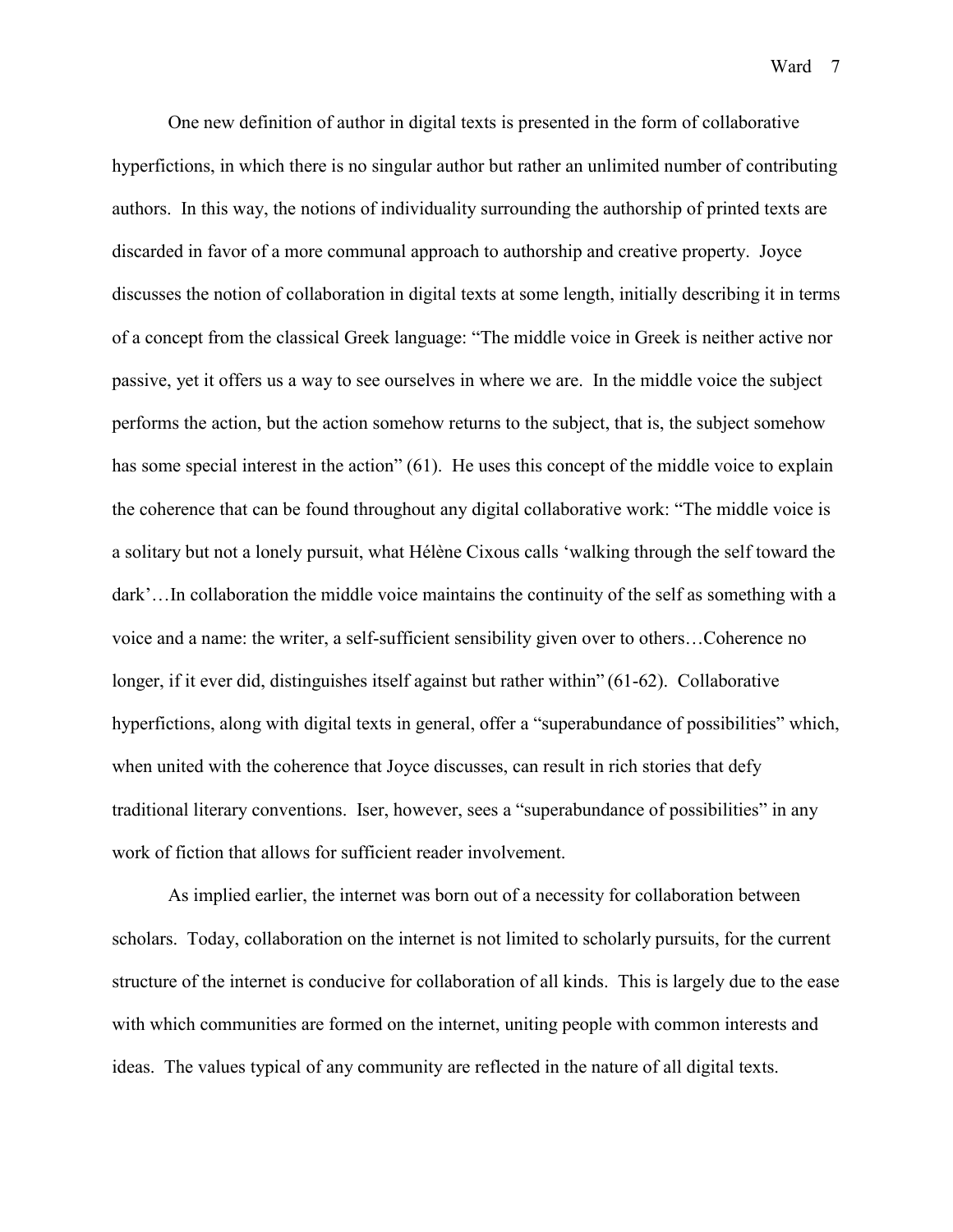According to Gaggi, digital text "encourages a value system that emphasizes the solving of problems and the growth of learning by and for the good of the community as a while, rather than one that insists that individuals always be recognized and rewarded for the exact part they have played in that communal endeavor" (106-107). He claims that the internet itself, composed entirely of digital texts, is, by nature, collaborative, in direct contrast to printed texts. "If individual authorship is an ineluctable consequence of the printed text, collaboration in print can be achieved only through a conscious decision, an act of will" (111). Similarly, the tendency of collaboration on the internet makes it so that "individual authorship can be maintained…only through a conscious effort to resist that tendency" (111). Gaggi goes on to claim that the relationship between reader and writer on the internet is an altered version of the reader-writer relationship that is found in traditional printed texts. In printed texts, the reader is made to feel as if the author is speaking only to him or her. On the internet, however, there is no illusion of a single writer or a single reader. Rather, there are many writers and many readers, thus encouraging the interrogation of the text by the readers more than printed texts. It is this interrogation that prompts readers of collaborative hyperfictions to contribute to the stories they read. While the internet does invite interrogation and a more explicit and concrete contribution from the reader, Iser maintains that the aesthetic response necessitates a collaboration between reader and writer, even if the results of this collaboration are never expressed in textual form.

 Another aspect of the internet that encourages collaboration is the absence of authority figures on the internet. George Landow goes as far as to say, "I contend that the history of information technology from writing to hypertext reveals an increasing democratization or dissemination of power" (qtd. in Gaggi 115). The internet can be said to make all of its users equal, for as long as they are not violating any federal laws in their use of the internet, they have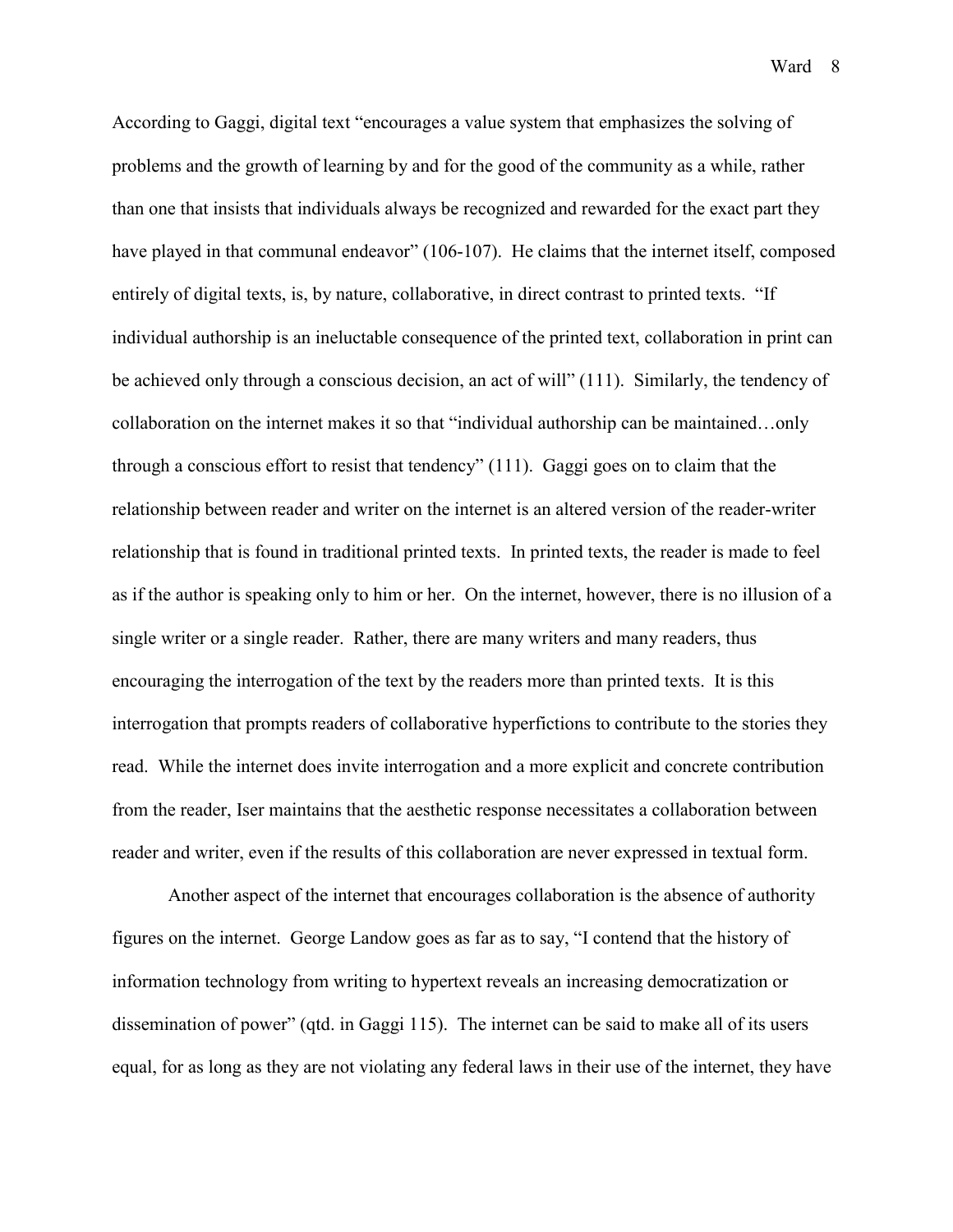no one to answer to. Not only is there no authority on the internet that all users are subjected to, but there are also no social conventions that must be strictly adhered to in order to "fit in". It is little wonder, then, that people often feel freer to "be themselves" when interacting with others on the internet. Someone who would not feel comfortable submitting their work to an in-person writing group may feel less intimidated by the prospect of sending their work to be read by a sea of anonymous readers. The internet also brings freedoms that are seldom found in the real world, which places obligations and rules on everyone. Therefore, a writer on the internet also has the choice to not write and can write any time he or she pleases. Such an arrangement cannot be found when writing for a certain publication or publishing company. On the internet, anything goes. While Iser mentions nothing of the Internet, or anything like it, in his writings, he maintains that ultimately there is no authority mandating the "correct" meaning of the text. The "anything goes" mentality, therefore, applies when considering different interpreted meanings of the text.

#### **Fundamentals of Iser's Aesthetic Response Theory**

Similar to what Joyce refers to as the "middle ground" is Wolfgang Iser's theory of reader response, which he outlines in his book The Act of Reading. He concentrates on the notion of "aesthetic response", which involves not only the interaction between reader and text, but also the unique, imaginative capacity that the reader brings to the text. Iser describes aesthetic response as follows: "Aesthetic response is…to be analyzed in terms of a dialectic relationship between text, reader, and their interaction. It is called aesthetic response because, although it is brought about by the text, it brings into play the imaginative and perceptive faculties of the reader, in order to make him adjust and even differentiate his own focus" (x). Because the reader's contribution is unique, and because the meaning of the text cannot be found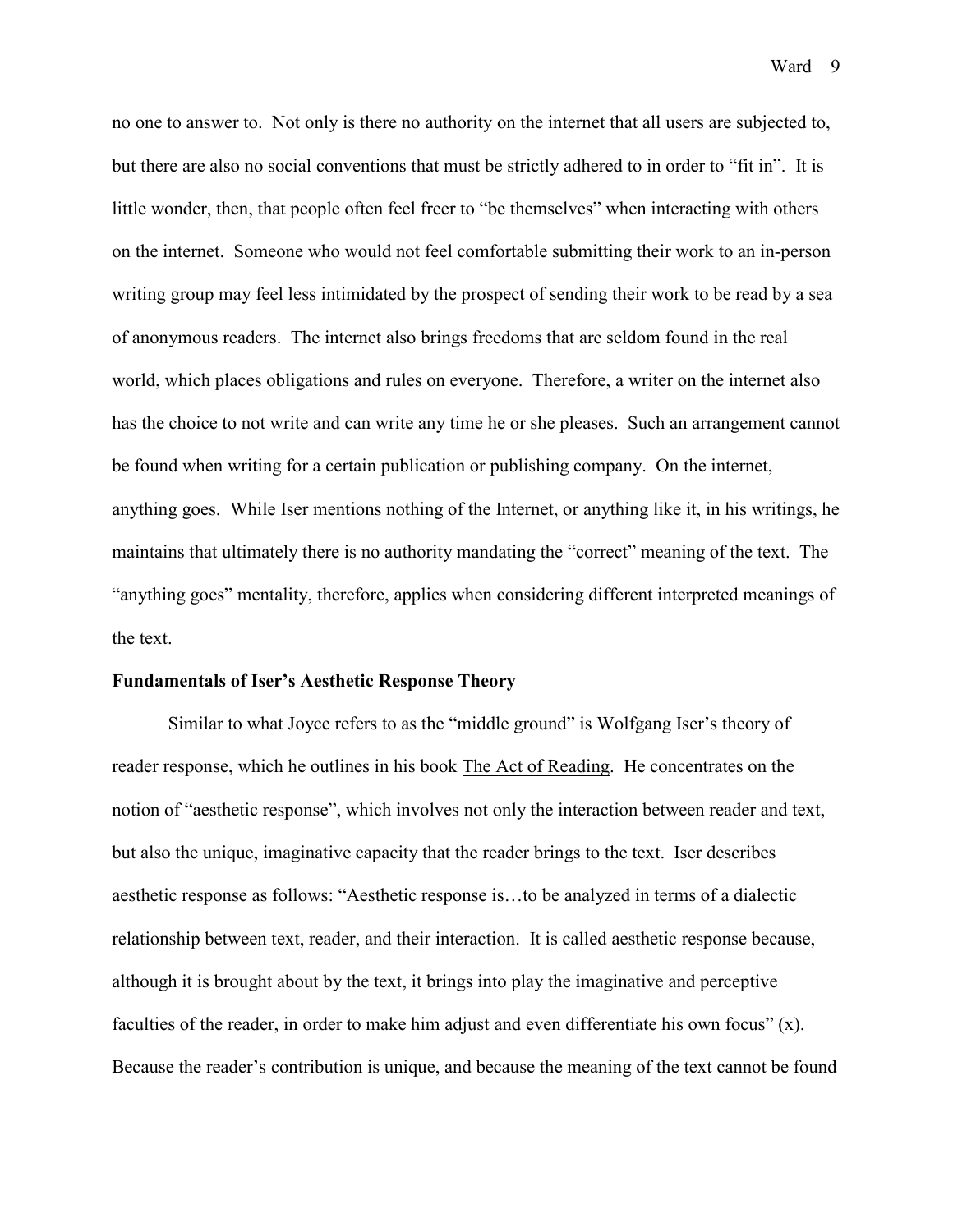solely within the text or the reader's understanding of it, "the literary work is to be considered not as a documentary record of something that exists or has existed, but as a reformulation of an already formulated reality, which brings into the world something that did not exist before" (x). Indeed, the work itself is not defined by the text itself or by the reader's interpretations, but "must be situated somewhere between the two. It must inevitably be virtual in character, as it cannot be reduced to the reality of the text or to the subjectivity of the reader, and it is from this virtuality that it derives its dynamism" (21).

 From this definition of aesthetic response, the analysis of the psychology of the reader or writer in isolation has little bearing on the actual relationship between the two parties, or the relationship between the reader and the text produced by the author. As Iser states explicitly in a chapter entitled "The Rudiments of a Theory of Aesthetic Response," "exclusive concentration on either the author's techniques or the reader's psychology will tell us little about the reading process itself. This is not to deny the vital importance of each of the two poles—it is simply that if one loses sight of the relationship, one loses sight of the virtual work" (21). While taking Iser's theories into consideration, it is useful to remember that his ideas are based on traditional, printed texts, and preceded the use of digital technology in the production of literature.

 While the reader is actually interacting, or reading, the text, Iser claims that there are four main perspectives that are at work in the production of the meaning of the text: the narrator, the characters, the plot, and the "fictitious reader" (or the "implied reader", as mentioned in the title of another one of Iser's books) (35). The reader is labeled as such because the author must have some audience in mind when writing the text, and because each reader is different there is little, if any, chance that the actual reader and the imagined reader are the same person. It is through the perspectives that each of these elements of the reading experience offer that the meaning of

Ward 10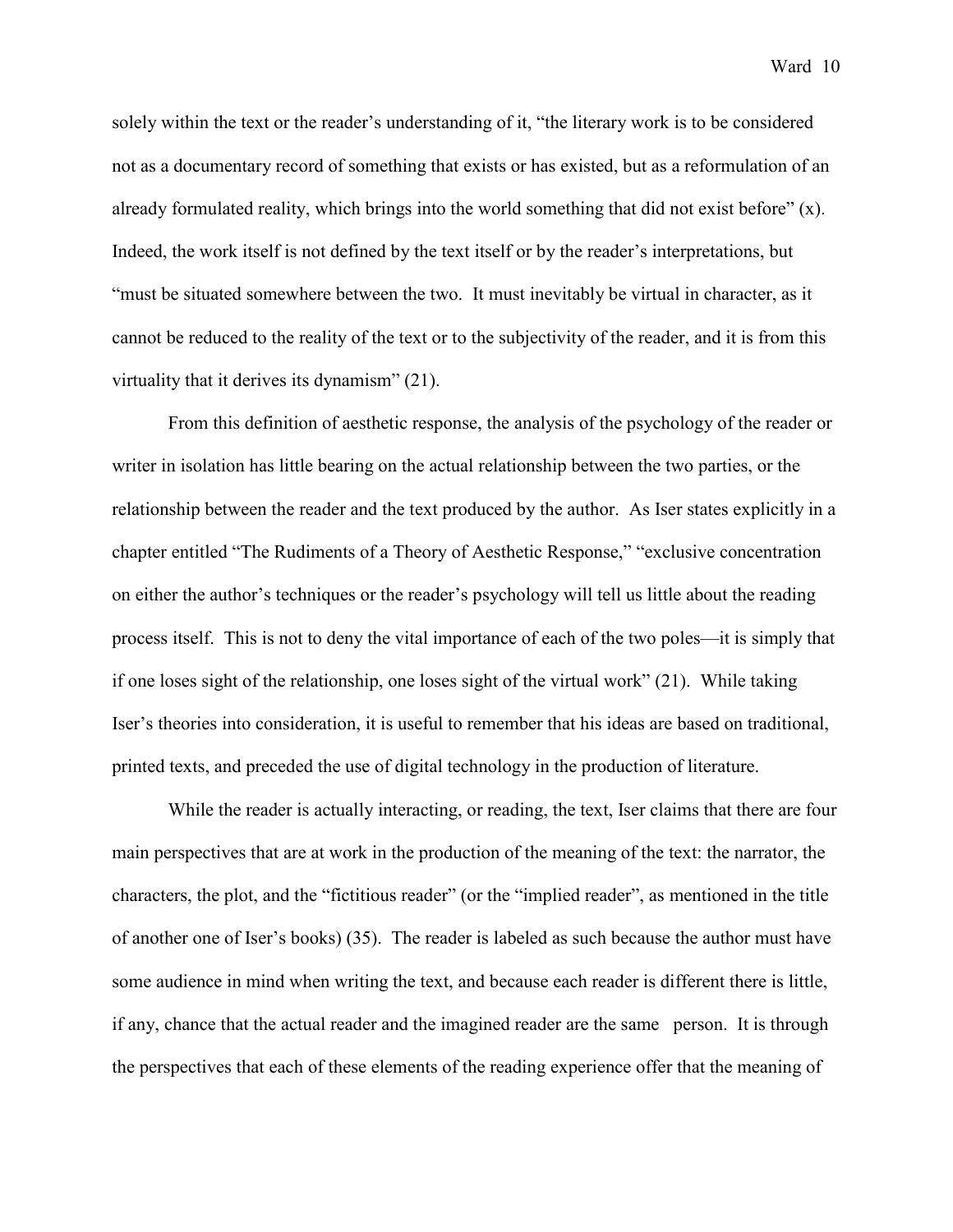the text is produced: "what they do is provide guidelines originating from different starting points…continuously shading into each other and devised in such a way that they all converge on a general meeting place. We call this meeting place the meaning of the text" (35). While the reader is contributing to the story and in some ways "authors" the reading experience for himself, Iser stresses the importance of viewing the roles of author and reader as separate and distinct.

 Because the reader is bringing his or her own creative viewpoint to the text during the reading process, different readers will inevitably have different interpretations of the text's meaning. Even if the reader tries to find more than one meaning of the text, "the total potential can never be fulfilled in the reading process" (22). Despite this, all interpretations are united in the fact that they can all be verified, or justified, by certain aspects of the text. As Iser puts it, "However individual may be the meaning realized in each case, the act of composing it will always have intersubjectively verifiable characteristics" (22). Thus, if two readers of the same text were to debate the validity of their interpretations, they would both be able to justify their positions because their experiences were guided by the same text. In other words, there is no "wrong" interpretation, even if the reader derives a meaning from the text that the author had no intention of conveying.

 If two readers, or indeed any two people, come together to ascertain the validity of their experience, they would have the opportunity to interact with each other in ways that are impossible in the relationship between reader and text. In Prospecting: From Reader Response to Literary Anthropology, Iser directly contrasts the two types of interactions:

> An obvious and major difference between reading and all forms of social interaction is the fact that with reading there is no face-to-face situation. A text cannot adapt itself to each reader it comes into contact with. The partners in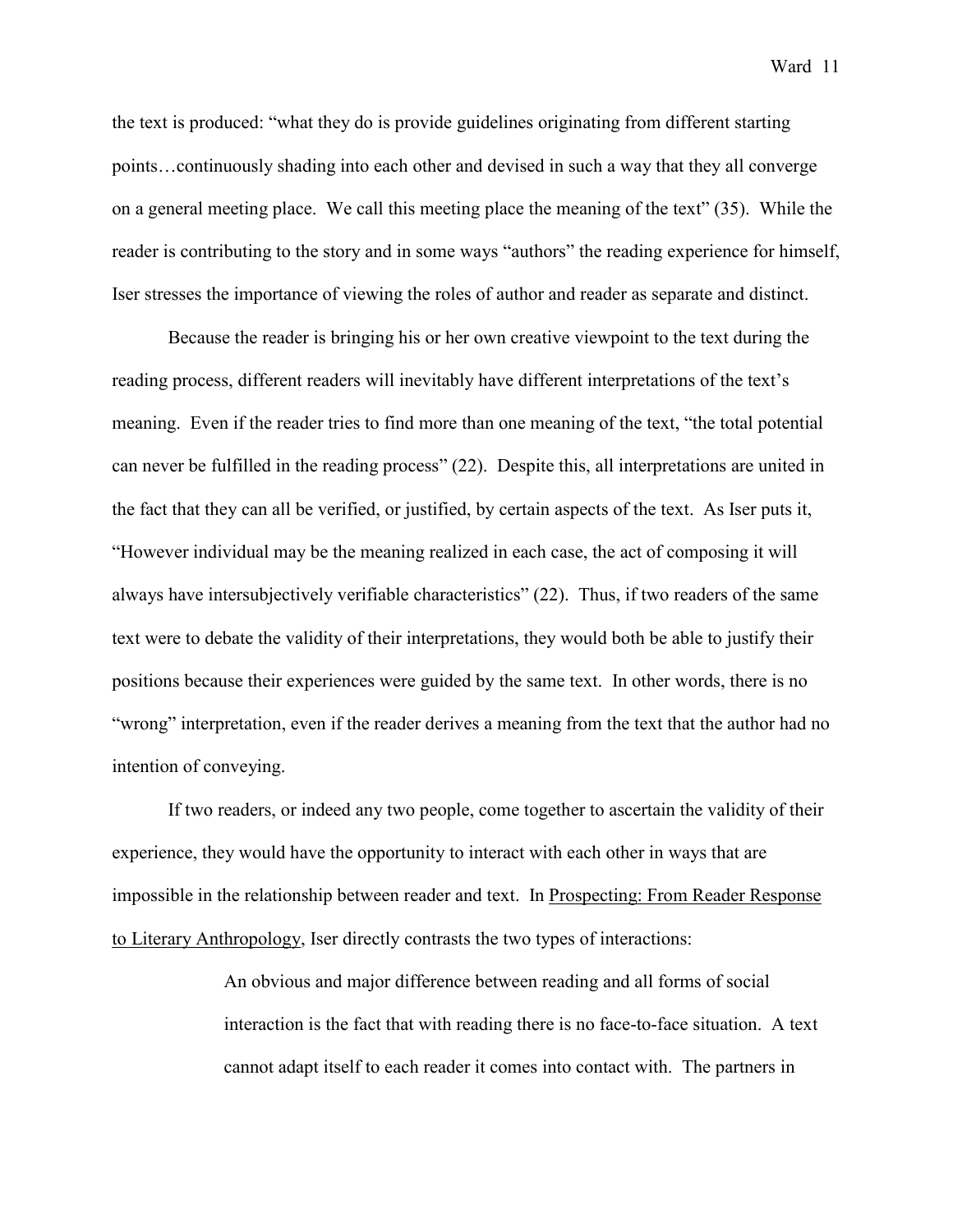dyadic interaction can ask each other questions in order to ascertain how far their images have bridged the gap of the inexperienceability of one another's experiences. The reader, however, can never learn from the text how accurate or inaccurate his views of it are. (32)

It is this inability of the reader to inquire about the validity of his interpretation that makes each reader's interpretation justifiable, since no reader can rightfully label his or her reading of the text as the "correct" one. Obviously, Iser is not taking into consideration the possibility of the reader having the chance to ask the author about the correctness of the meaning he or she produced during the reading of the text.

 The reason for a multitude of different readings being considered equally valid lies not only in the uniqueness of each reader, but also in the nature of the text itself. The texts that Iser has in mind when describing his theories of aesthetic response are works of fiction that do not "spell everything out" for the reader, requiring the reader of the text to determine their own meaning of it. In this way, the reader is involved in both the comprehension and production of the work's intention, or meaning. Iser states:

> Although it is clear that acts of comprehension are guided by the structures of the text, the latter can never exercise complete control, and this is where one might sense a touch of arbitrariness. However, it must be borne in mind that fictional texts constitute their own objects and do not copy something already in existence. For this reason they cannot have the total determinacy of real objects, and, indeed, it is the elements of indeterminacy that enable the text to 'communicate' with the reader, in the sense that they induce him to participate in both the production and the comprehension of the work's intention. (Act of Reading 24)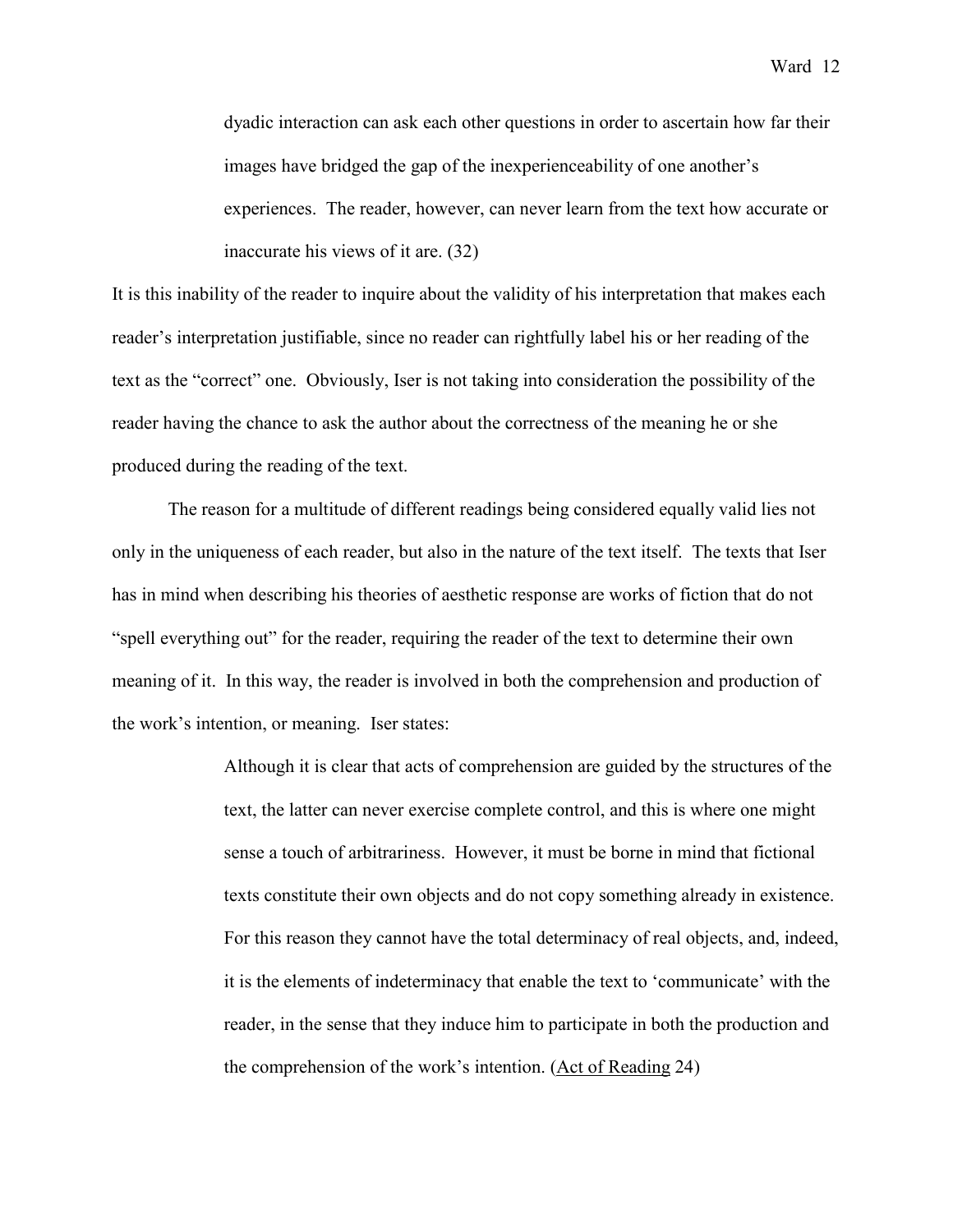Therefore, it is the indeterminacy of the text that, along with the reader's own unique imaginative process, enables the justification of multiple interpretations.

 Just as there is the ability for multiple interpretations of a text to be considered legitimate, a work can certainly be called "good" by one person and "bad" by another just as easily. These are called "value judgments" by Iser, and he emphasizes that these judgments are not the same as interpretations. Rather, "a literary text contains intersubjectively verifiable instructions for meaning-production, but the meaning produced may then lead to a whole variety of different experiences and hence subjective judgments" (Act of Reading 25).

The difference between value judgments and meanings is essentially the same as the difference between the significance and meaning that a reader derives from a text. The significance has more to do with the reader's psychology and past experiences and is emotional in nature. In contrast, the meaning is based entirely on the structure of the text and the reader's intellectual interpretation of that text. It is the significance that the reader attaches to the text that allows for the reader to become more self-aware and use the text to resolve emotional issues. As Iser describes it, "The significance of the work, then, does not lie in the meaning sealed within the text, but in the fact that the meaning brings out what had previously been sealed within us. When the subject is separated from himself, the resultant spontaneity is guided and shaped by the text in such a way that it is transformed into a new and real consciousness" (Act of Reading 157). Because the reader is, and must be, actively involved in the construction of the meaning of the text, there is the potential for great emotional satisfaction to be obtained from the reader's interaction with the text, which in certain instances can be properly called catharsis. Indeed, "only if the reader is involved in working out [the] solution [of the conflicts within the story], can there be a truly cathartic effect, for only participation—as opposed to mere contemplation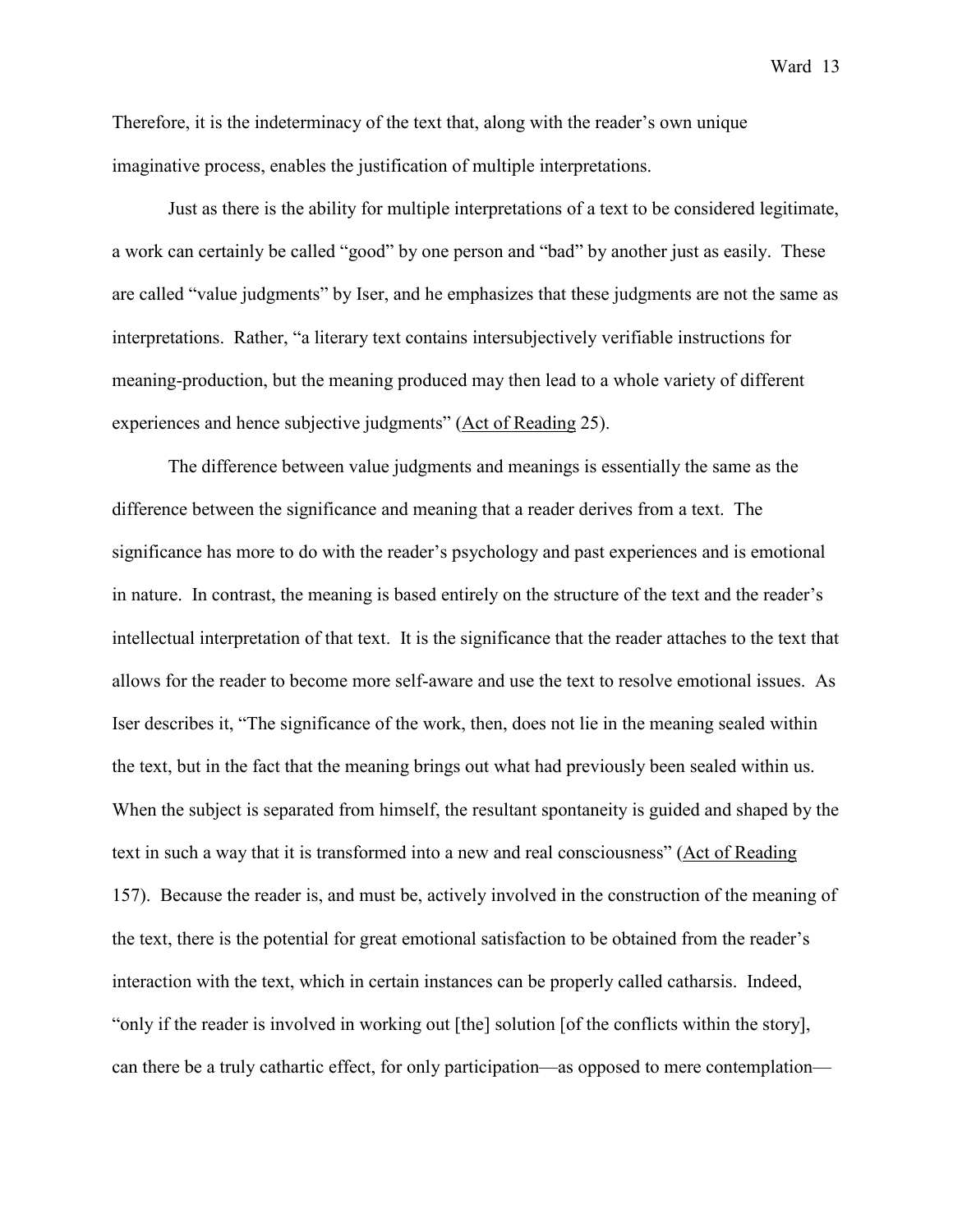can bring the reader the hoped-for satisfaction" (Act of Reading 48). The catharsis, or any other emotional reaction from the reader, can only take place if the reader is willing to attribute any significance to the text, and if the text allows for active participation on the part of the reader in the construction of meaning and the resolution of conflicting aspects of the story. Indeed, "if the solution [of the conflicts within the story] is in fact formulated in the text, the activity of the reader will naturally be of a different sort: instead of actualizing a solution, he will now adopt an attitude toward the one offered him. The more explicit the text, the less involved [the reader] will be" (Act of Reading 46).

 In order to maximize the emotional, and also aesthetic, impact of the text, the text should be able to provide the reader with an experience that is different from his or her everyday experiences. The aesthetic aspect of the text exists because the text is communicated and not directly experienced by the reader, thus making different from everyday experiences. Iser explains, "If aesthetic and everyday experiences are bracketed together, the literary text must lose its aesthetic quality and be regarded merely as material to demonstrate the functioning or nonfunctioning of our psychological dispositions" (Act of Reading 40). The structure of the text, therefore, has a direct impact on its aesthetic quality. Because the author has direct control over how the text is structured and expressed on the page, the author plays the dominant role in determining the aesthetic, and potentially emotional, experience of the reader during his or her interaction with the text.

 Iser elaborates on the importance of the contrast between aesthetic and everyday experiences later in The Act of Reading. The reading experience, according to Iser, should allow the reader to temporarily separate himself or herself from everyday life, and it is this disconnect between the aesthetic experience and actual, everyday experiences that allows the reader to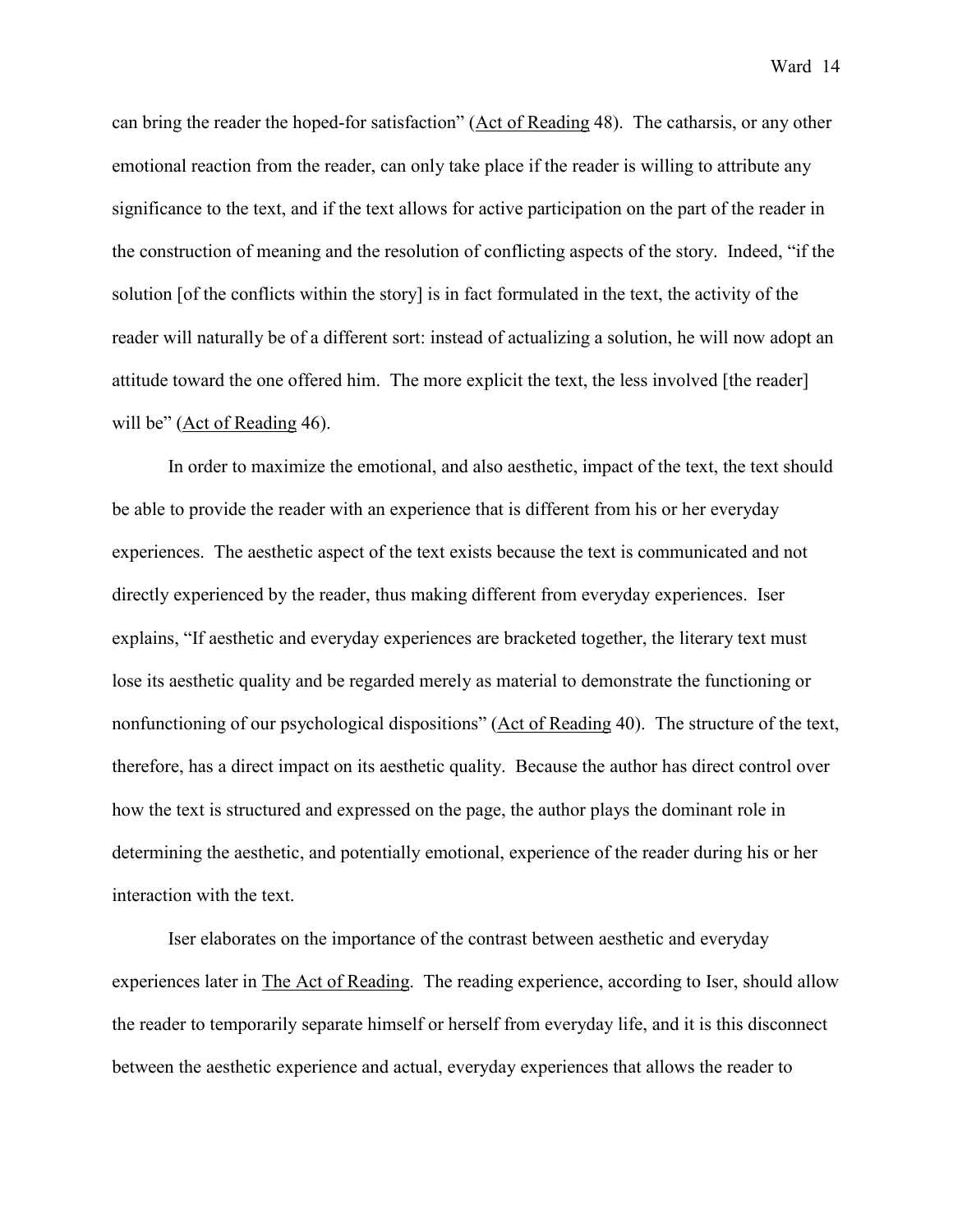obtain insight into their own life from their reading of the text. Iser describes the reading experience as seeing a series of mental images based on one of the four main perspectives described earlier. "But if we are absorbed into an image, we are no longer present in a reality instead we are experiencing what can only be described as an irrealization, in the sense that we are preoccupied with something that takes us out of our own given reality. This is why people often talk of escapism with regard to literature" (140). The very escapism that literature offers to its readers can provide useful lessons that can be applied to the readers' everyday lives. Escapism implies detachment, and detachment can allow the reader to see certain aspects of their reality in a new light, providing the opportunity for new insights to be formed. As Iser describes it:

> The significance of this process lies in the fact that image-building eliminates the subject-object division essential for all perception, so that when we 'awaken' to the real world, this division seems more accentuated. Suddenly we find ourselves detached from our world, to which we are inextricably tied, and able to perceive it as an object. And even if this detachment is only momentary, it may enable us to apply the knowledge that we have gained…so that we can view our own world as a thing "freshly understood". (140).

 If there is an ideal reading experience, specifically one in which the reader can profit from his or her time away from the real world in an a way that is both emotionally and intellectually constructive, one may as if there is such a thing as an ideal reader. Iser defines the "ideal reader" as "a structural impossibility as far as literary communication is concerned. An ideal reader would have to have an identical code to that of the author; authors, however, generally recodify prevailing codes in their texts, and so the ideal reader would also have to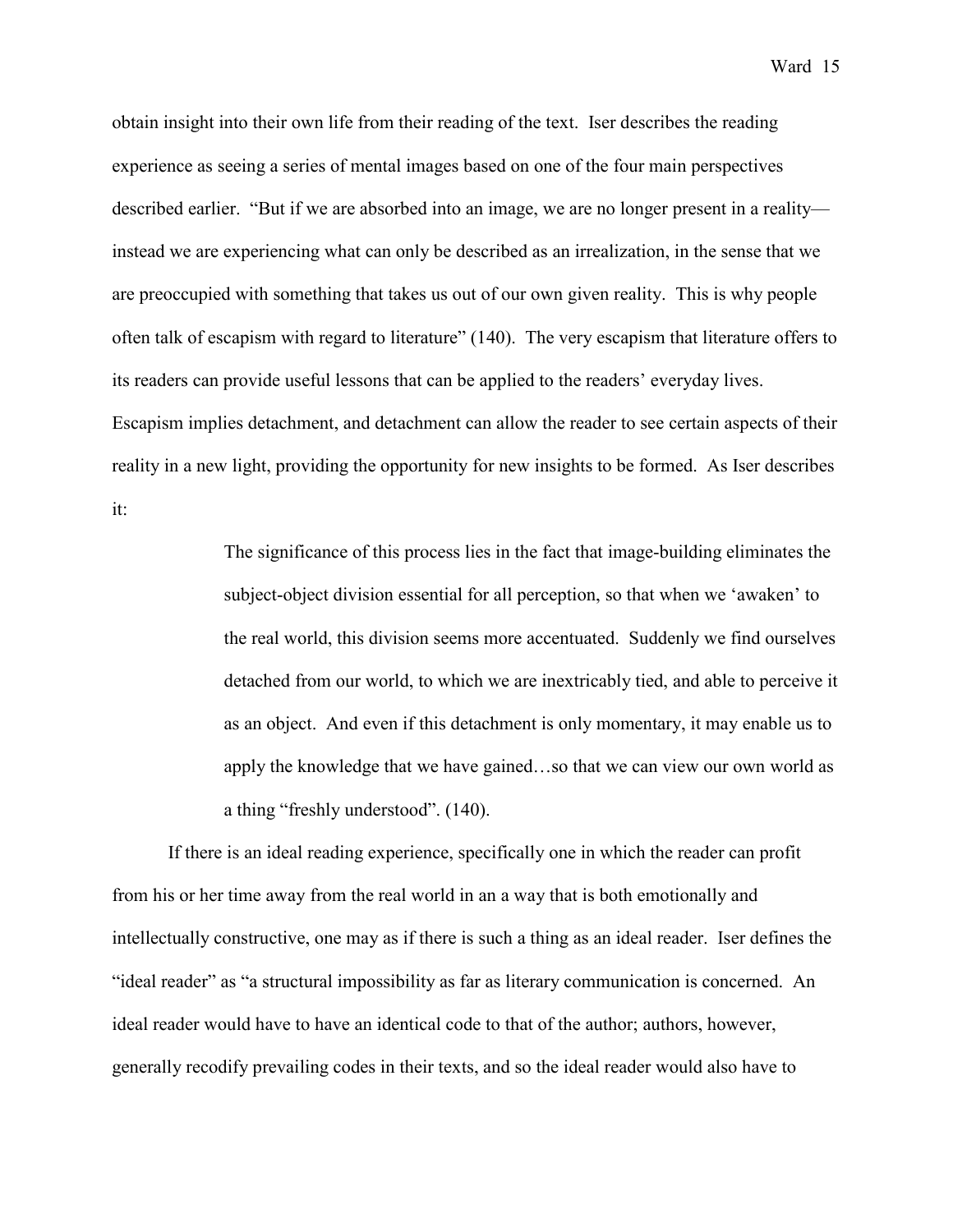share the intentions underlying this process" (Act of Reading 28). This then poses the possibility of the author being his or her own ideal reader. However, this possibility is negated, according to Iser, if one reads comments that authors write about their own work. They usually speak of their intentions and the strategies they used when writing the text, not of any impact, emotional or otherwise, that their work has had on them (29). Iser ends the discussion of the author as the ideal reader by saying, "In other words, the author, although theoretically the only possible ideal reader, as he has experienced what he has written, does not in fact *need* to duplicate himself into author and ideal reader, so that the postulate of an ideal reader is, in his case, superfluous" (29).

 Indeed, if the author were to duplicate himself or herself into being both the author and ideal reader, nothing would need to be communicated between the author and ideal reader, rendering the whole work unnecessary. This relates to Iser's notion of the text as a performance of meaning, with the reader as both an audience and a director. As Iser claims, "we can say that literary texts initiate 'performances' of meaning rather than actually formulating the meanings themselves. Their aesthetic quality lies in this 'performing' structure, which clearly cannot be identical to the final product, because without the participation of the individual reader there can be no performance" (Act of Reading 27). If reader and author are the same, it would seem that there would be no performance since, as stated previously, there is nothing to be communicated.

 Since there is such a stress on the communication between author and writer in Iser's theories, one may be curious as to the aspect of the text that allows the reader to interpret the text in their own way apart from what is communicated to him or her by the author. The answer to this question is what Iser refers to as "blanks" or gaps in the text. These instances in the text occur when something crucial to understanding the text is "missing" and must be "filled in" by the reader. Iser claims, "whenever the reader bridges the gaps, communication begins. The gaps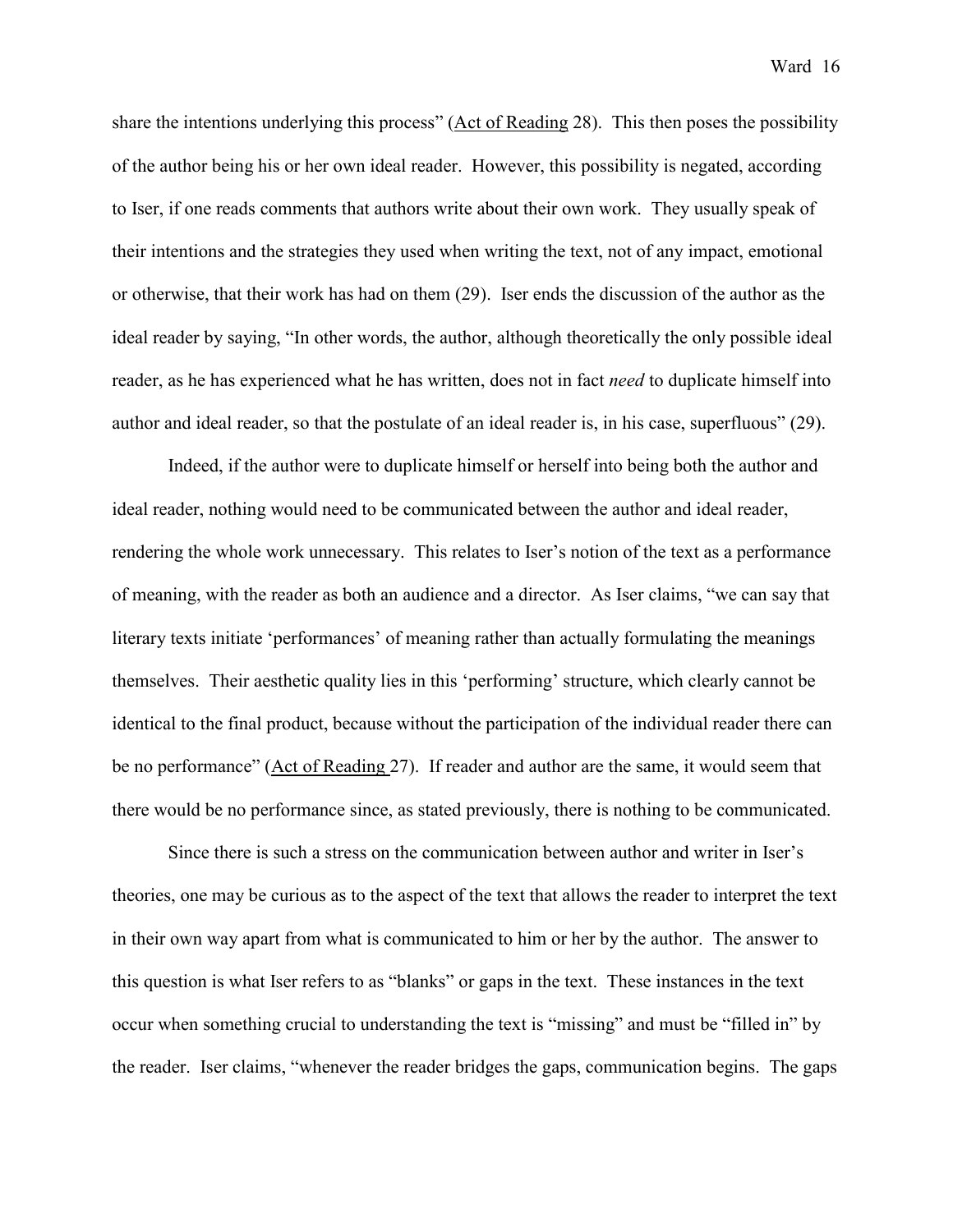function as a kind of pivot on which the whole text-reader relationship revolves. Hence the structured blanks of the text stimulate the process of ideation to be performed b the reader on terms set by the text" (Act of Reading 169). The blanks within the text serve as an opportunity for readers to join the different segments of the texts in a way that produces a meaning that is in accordance with their own interpretation of the text thus far. Such blanks also emphasize the difference between the language of the text and the language of everyday life:

"Blanks…signaliz[e] both the absence of a connection and the expectations we have of everyday language, where connectability is governed pragmatically…They point up the difference between literary and everyday use of language, for what is always given in everyday language must first be brought into existence in fiction" (Act of Reading 183). Iser goes so far as to say that blanks are the foundation upon which the reader's interpreted meaning of the text is based, stating that "the [meaning] itself is a product of interconnection, the structuring of which is to a great extent regulated and controlled by blanks" (Prospecting 35).

 The blanks are crucial in what Iser calls "the game of imagination" that is played by the author and the reader. The text itself merely serves as a set of rules that guide the playing of the game but do not determine its final outcome. The reader's decision to play the game, and his or her enjoyment of the game, is dependent on the balance between the blanks and what is explicitly stated in the text. Iser describes the game as follows:

> The reader's enjoyment begins when he himself becomes productive, i.e., when the text allows him to bring his own faculties into play. There are, of course, limits to the reader's willingness to participate, and these will be exceeded if the text makes things too clear or, on the other hand, too obscure: boredom and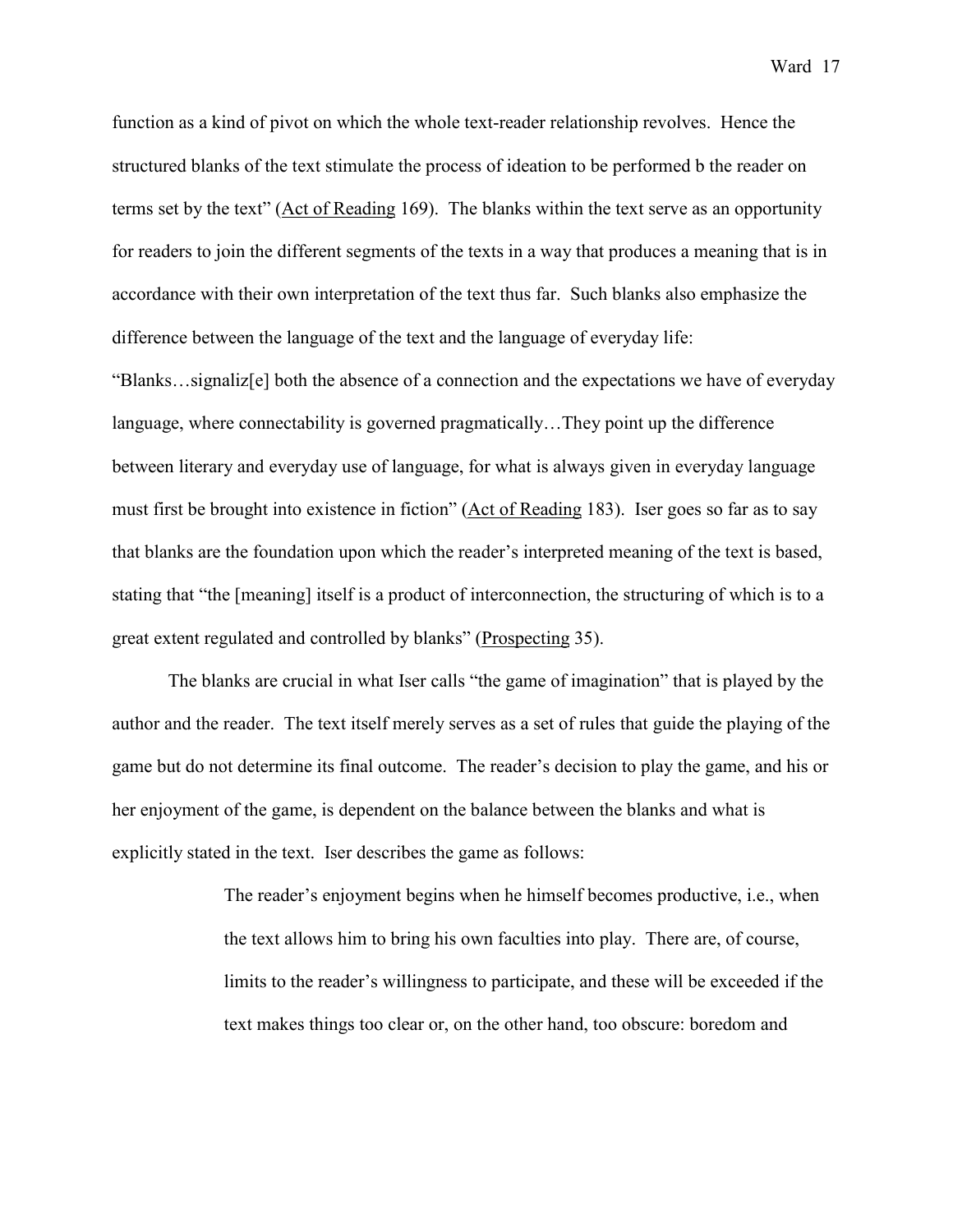overstrain represent the two poles of tolerance, and in either case the reader is likely to opt out of the game. (Act of Reading 108)

The success of the game, therefore, is dependent on both the author and the reader. The author must provide a balance between blanks and the text itself, and the reader must have the emotional and intellectual abilities and willingness to play the game proposed by the author. Only when all of these conditions are right will the text truly become a work of art, for, as Sartre famously said, "Art exists only for and through other people" (qtd. in Act of Reading 108).

#### **Iser's Aesthetic Response Theory in the Context of Collaborative Hyperfictions**

The genre of collaborative hyperfictions, in which participants are both authors and readers, requires Iser's aesthetic response theory to be viewed in a new light. Because the boundary between reader and writer can be blurred to the point of them being indistinguishable, certain aspects of Iser's theory must be drastically changed if they are to be applied to collaborative hyperfictions, while other facets of aesthetic response theory are highlighted when applied to the new genre. In the analysis that follows, it is assumed that the reader is also an author of the text. While it is true that readers may simply be readers and not authors of these texts, the relationship between reader and text in this case is little, if any, different from the relationship between the reader and traditional, printed texts. It is therefore more fruitful and productive to concentrate solely on readers that are also authors in the analysis of Iser's theory in relation to collaborative hyperfictions.

 The first problem posed to Iser's theory by collaborative hyperfictions is, of course, the notion of author and reader being the same individual. This complicates Iser's notion of the four main perspectives of the text, in which the reader is considered to be entirely separate from the elements of the text generated by the author. Because the contributors of hyperfictions have the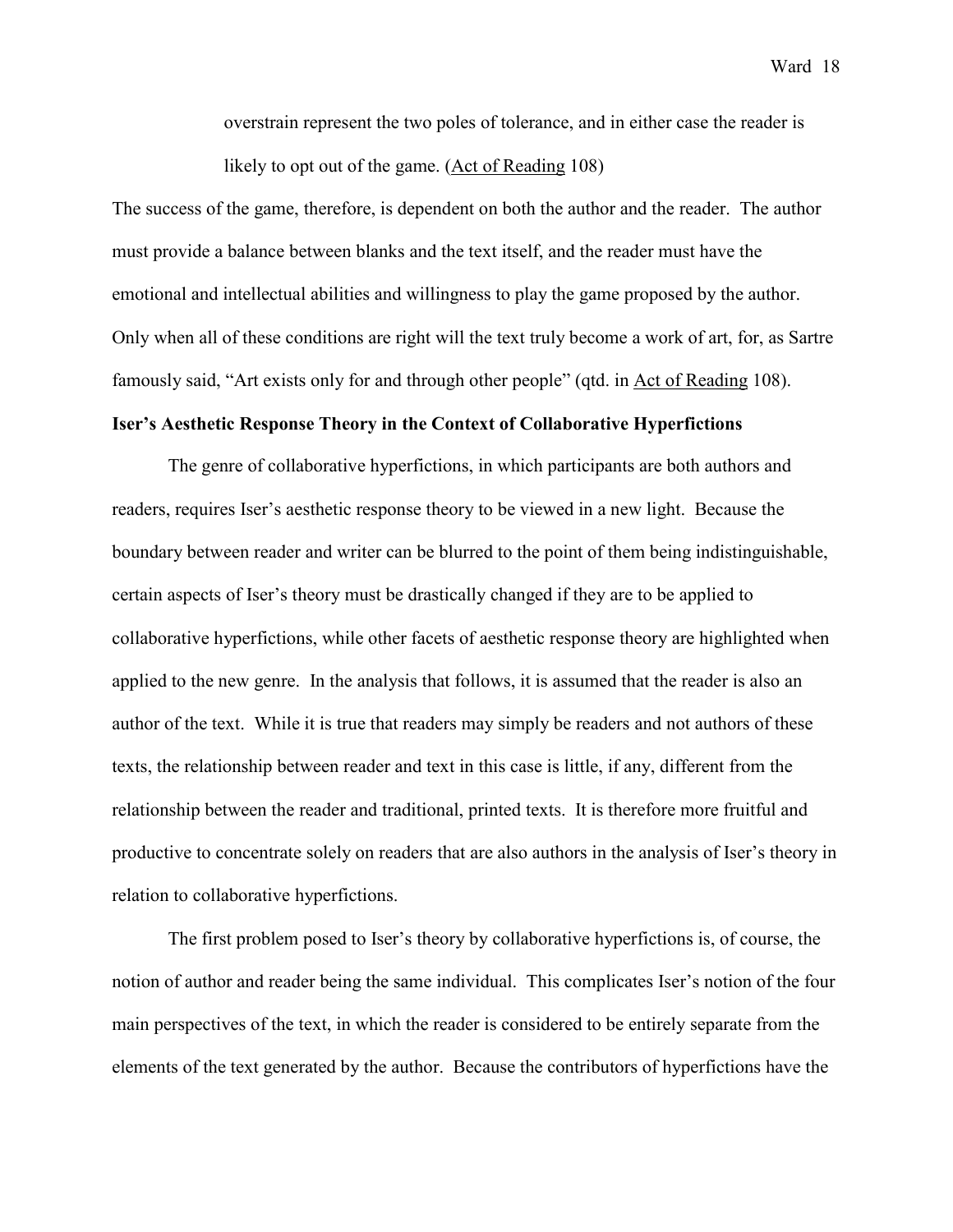chance to communicate through online forums, in which the text is discussed, the notion of a "fictitious reader" virtually disappears, since the contributors have a fairly accurate idea of who is reading their work and what these readers are expecting from their reading of the text. While there is always a chance of new readers joining the collective reading and writing experience, even these new readers will likely have expectations similar to established readers, since the readers would not be examining the text if some aspect of it did not attract them or resonate with them on some level. If this is not the case, and the new readers choose to stop reading the text, they were never the intended to be part of the community in the first place. Because of the community structure upon with collaborative hyperfictions are based, the "fictitious readers" of the texts are readers that are similar to the authors themselves. Since the readers are, in general, known to the authors during the writing process, there are no "fictitious readers", but known readers.

 The potential that fiction, collaborative or otherwise, has to affect change within the reader and to elicit profound emotional responses is supported by Iser as well as Robeck and Wallace. The unique ability of certain readers of fiction to become deeply emotionally involved with a text is alluded to by Robeck and Wallace in their discussion of how certain people are attracted to different genres of writing. They define "empathic-mystical literature" as "mystical, religious, or allegorical literature [that] deals with knowledge of intuition and demands extraordinary responsiveness from readers. The empathic reader fashions the emotions of authors who write of experiences that are conveyed indirectly" (387). Robeck and Wallace go on to claim that "those who have learned to read empathic-mystical literature see emotional and intrapersonal meanings in the text that may be missed by readers who are attuned only to semantic-logical interpretations" (394). It is not unreasonable to assume that certain readers of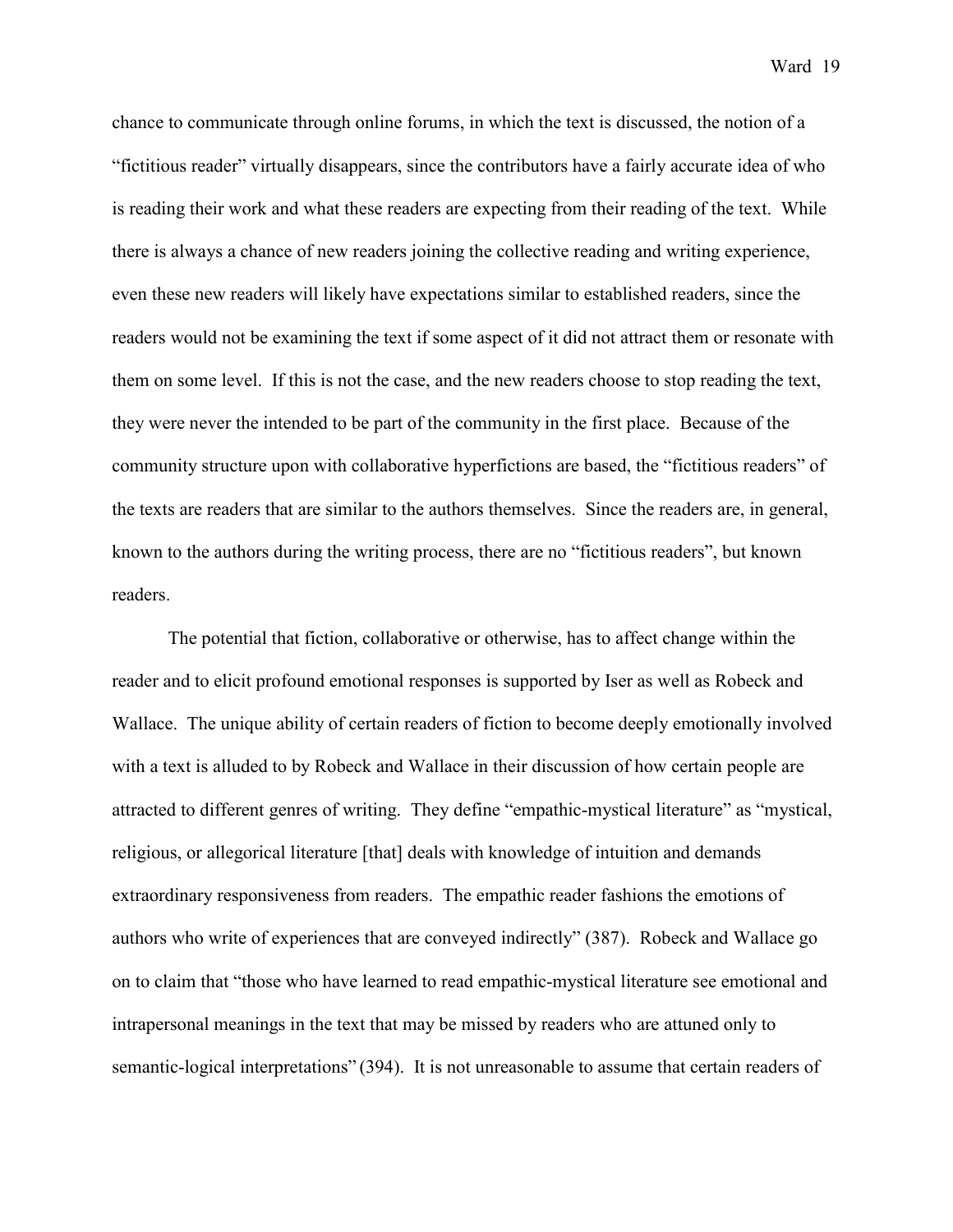fiction would deliberately seek out "emotional and intrapersonal meanings" in the stories that they read. Opportunities for this development are rarely found in the rational, fact-based reality in which we all live.

 Robeck and Wallace, in their analysis of reader response to types of writing, provide yet another insight into how people relate to the stories that they read. "Sensitive readers see themselves in the characters portrayed in literature, which makes them vulnerable to selfcriticism. The more open they are to the experiences of protagonists, the greater the possibility they can be hurt by the author's subtle damnation of weakness" (387). By becoming an author of the story, the creative participants in collaborative hyperfictions eliminate this emotional risk of becoming deeply engaged with it; there is an understanding that the other authors feel as they do and would do nothing to "damn" their own weaknesses.

 The use of literature as a form of self-healing is also an aspect of the reader's reading that is analyzed by Robeck and Wallace. They contend that, as an example, the Greek tragedies were designed to allow the viewer or reader to experience an emotional catharsis, provided that they identified with the characters in the story. "A negative experience is likely to result from a surface reading of Greek tragedy, whereas the creative reader experiences a catharsis, which the playwright intended—a washing away of guilt feelings or an emotional purging followed by rejuvenation. The nature of this experience explains why some readers go back and reread tragedies while other readers shun this form of literature" (388). By directly participating in the formation of the narrative, the cathartic effects of collaborative hyperfiction can only be increased for the creative contributor. This notion is supported by Iser's discussion of catharsis and the importance of the difference between the aesthetic and the everyday.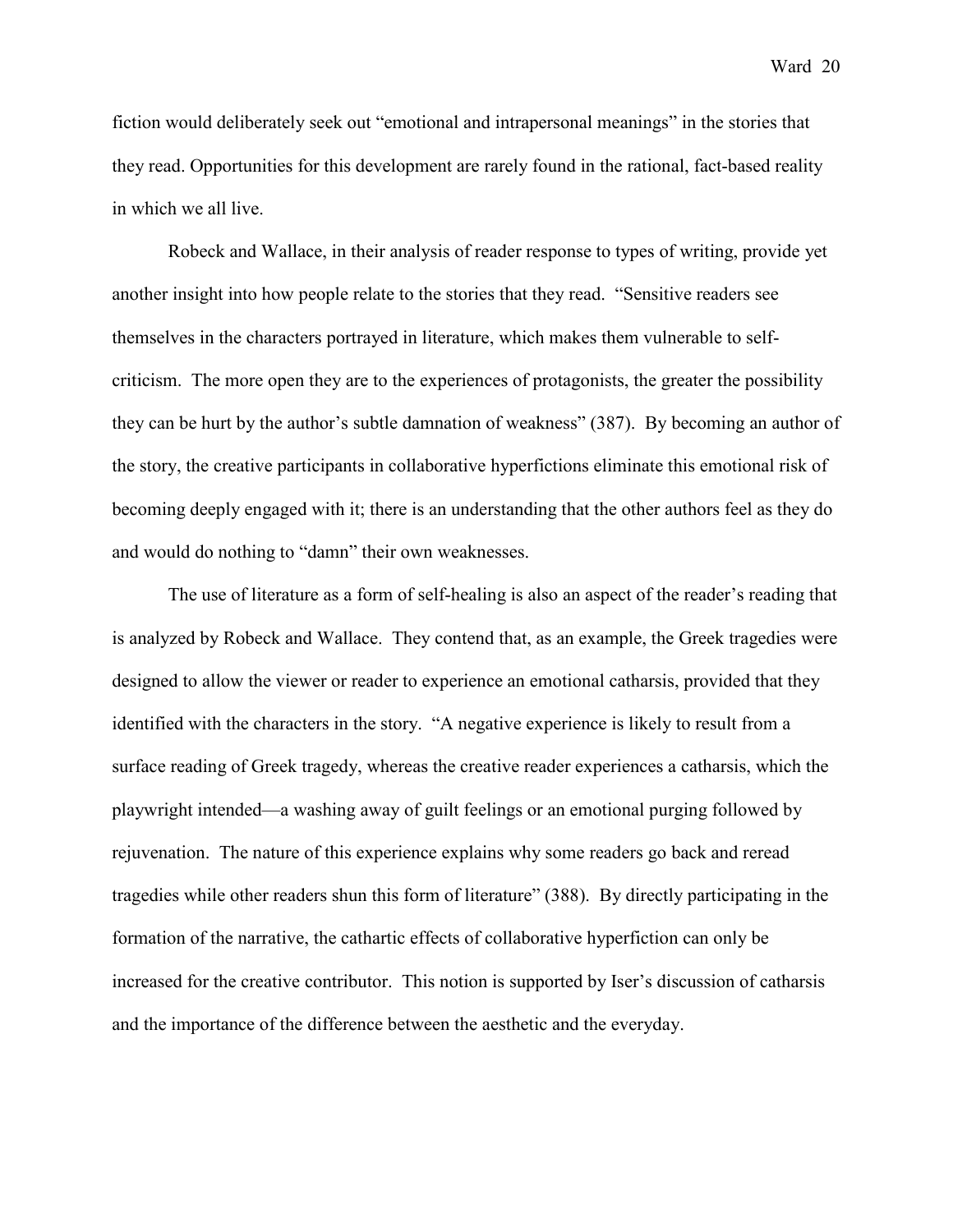Another compelling contrast between traditional texts, on which Iser's theory is based, and collaborative hyperfictions, is the number of meanings that could possibly be derived from a text. In the case of hyperfictions, since more than one person is contributing to the actual text, the "correct" meaning of the text must be agreed upon between the authors on some level, whether this agreement is explicitly stated or not. The contributor is welcome to experience the emotional rewards of participating in a collaborative hyperfiction and interact with like-minded people provided that they follow the general guidelines for the given story. If the rules are not obeyed in a given contribution, that contribution to the story is subject to deletion. "StorySprawl," a collection of collaborative hyperfictions on the internet, provides an FAQ page detailing the workings and conventions of collaborative hyperfictions. In response to the question, "What's your quality control? How do you really expect to keep the quality level of the stories up?", the site administrator replies, "The structure of the site already seems to be helping with this a bit….Creating and reading story guides for each of the stories is required. Notes about stylistic conventions, rules of that narrative universe, character notes, all these things are important to keep track of… If someone goes against the information, the moderator can request a chapter to be deleted" (StorySprawl FAQ). The hierarchical structure within a particular work of collaborative hyperfiction is further evidenced by a subsequent statement made in answer to the same question: "When the moderator feels that a story is getting out of control, he or she can make it private and invite certain key authors to help clean it up" (StorySprawl FAQ). Thus, a contributor must prove himself or herself worthy of having privileged access to certain stories, even though the collection itself is available for all interested parties. Initial writers of stories have no qualms about deleting chapters that do not meet their standards. If someone contributes a piece of text whose meaning is not in accordance with the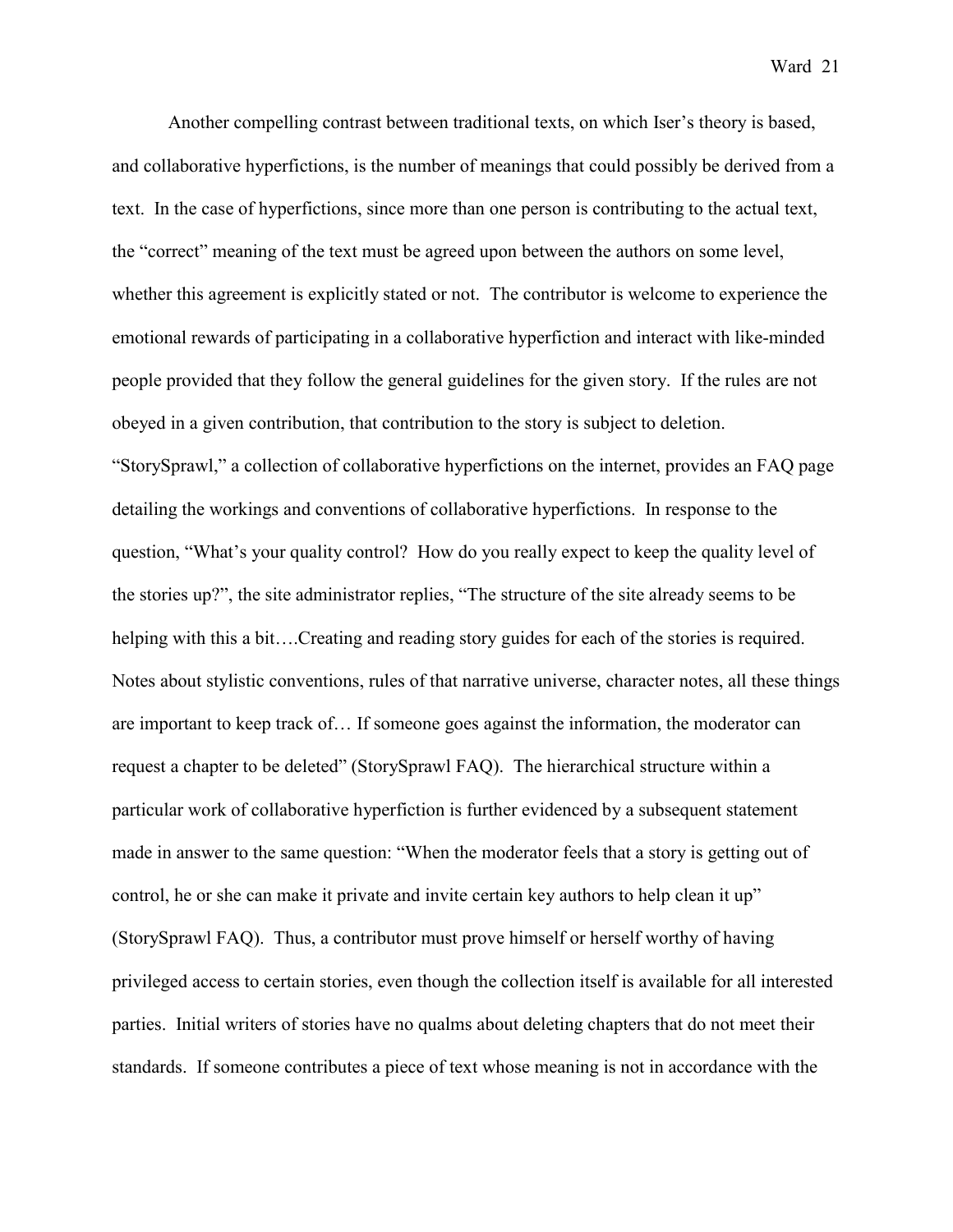meaning of the text intended by the initial author, as laid out in the guidelines of the story, that piece of text will ultimately not be included in the work. In this way, the initial guidelines laid out by the initial author serve as the "rules" of the "game of imagination" that Iser refers to in his writings. Because the text is continually growing, and because of the guidelines regarding the content, and therefore meaning, of the text, the notion of any meaning derived from the text being valid is not applicable to collaborative hyperfictions, for the initial author, by allowing or refusing the contributions of others, is in essence communicating with the readers and other authors, confirming or refuting their ideas of the correct meaning of the text. This is in violation of Iser's notion that the interactions between reader and text are drastically different from the social interactions between people; if the author is allowed to communicate with the reader, then the reader can have his or her interpretation of the text validated by the author, making the reading process more akin to a typical social interaction.

The ability of the author and reader to communicate via a medium other than the established text itself poses another problem for the application of Iser's aesthetic response theory to collaborative hyperfictions. The construction and reading of the hyperfiction are done simultaneously, and thus the reader is interacting with a dynamic, rather than static, text. In the case of hyperfictions, then, the reader is still having the dynamic interaction with the text that Iser bases his theory on, but the text itself is also dynamic and ultimately governed by the authority of the initial author. This authority figure, absent in traditional texts, causes the reader's interpreted meaning of the text to be brought into question, rather than allowing the meaning proposed by the reader to be accepted unquestioningly as justifiable.

 The description of the politics within collaborative hyperfictions also raises the question of the role of "value judgments", as Iser calls them, in the digital genre. Since the initial author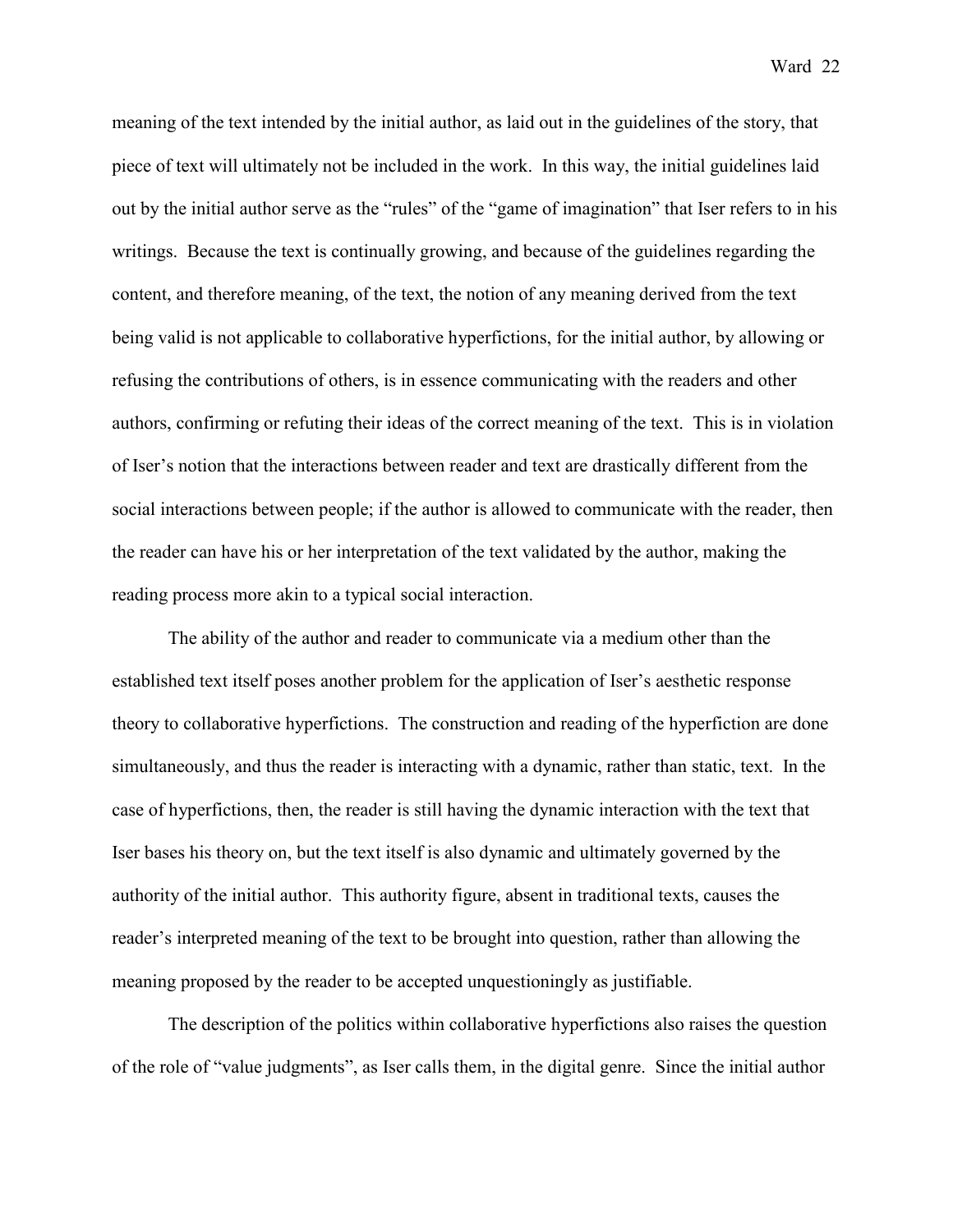can decide that a contribution isn't "good enough" to be included in the work, value judgments

are no longer merely an emotional reaction to the text that is separate from the construction of its meaning. Rather, the value judgments of the initial author play a direct role in the way the text itself is shaped. Although the quotation from the StorySprawl FAQ would suggest that it is relatively rare for someone's contribution to be refused for not being "good enough", the possibility that a contribution would not be included due to lack of literary merit is sufficient to make value judgments instrumental to the ultimate meaning of the text.

 Reading accounts of participants' experiences with collaborative hyperfiction validate the effect of the hierarchal structure of the stories on the contributors. On the blog created for participants of Dark Lethe, a writer identifying himself as "Scott" described his experience with the Dark Lethe website and collection of stories: "I still remember how I felt when I first chanced upon Dark Lethe. The Internet was still in a gestation phase. Bandwidth was small and ideas were larger than life. The site was truly dark then, with a stark black screen. The only light in my room came from the words written there. It was an environment of danger and suspense" (DL: Writing). "Scott", like other creative collaborative hyperfiction contributors, got a great amount of emotional fulfillment from his hyperfiction experience. He says, "I began harmlessly enough, by writing a story with no obvious ties to other threads. It was unobtrusive, and at first, it was good. Just getting my contribution accepted was a thrill for me. Then I started writing more and more, and it became like a drug, a high I pined for. I started bugging the webmaster to post my stories sooner" (DL: Writing). His next comment reveals just how powerful the "egotrip" that comes from climbing the social ladder within collaborative hyperfiction can be: "As time went on, I began to consider myself 'established', part of the 'in' crowd of first tier authors, like Leonie and Taralyn and Jim Brady. I was giving feedback to them and other writers left and

Ward 23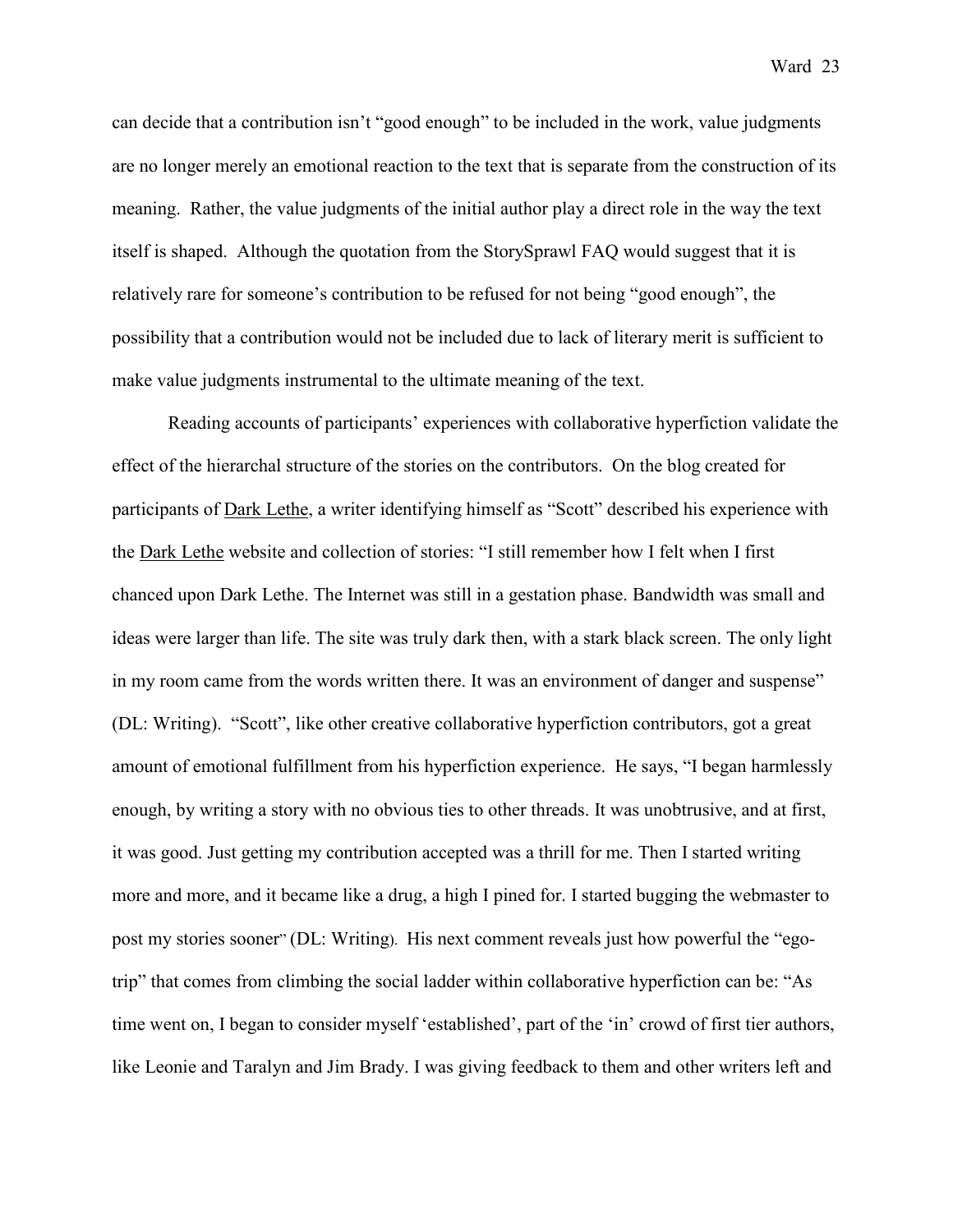right, speculating, extrapolating, and above all, criticizing" (DL: Writing) "Scott" is obviously engaged with the stories on a deep emotional level, describing it as a "drug" that he grew to crave. This is an illustration of how the authors of collaborative hyperfictions are "performing", as Iser puts it, not just for the readers, but for each other.

 Iser's notion of the importance of the separation between aesthetic and everyday experience is also verified when examining collaborative hyperfictions in terms of Iser's theory of aesthetic response. The themes and motifs found in the stories are almost always surreal, other-worldly, or are otherwise reminiscent of science fiction. The site administrator of Dark Lethe describes the content of the stories on the site's FAQ page:

> By using a Virtual Reality backdrop we can really do anything we want with the story-line. The actual ethics of virtual reality, their long term effects on users and more sinister uses of the technology are all ideas we are already exploring. We are also constructing the story outside the VR environment, looking at the characters real lives and how they are effected [sic], along with exploring what type of society we would have when this sort of technology is available. (DL

FAQ)

Here, the site administrator expressly points out the appeal of the freedom that the virtual reality backdrop offers. Contributors are therefore encouraged to do whatever they would like with the story, provided that the initial guidelines are followed. Also evident here is the desire of the contributors to learn certain truths about their everyday lives via fiction that is set in a world very different from their own.

 Other examples of innovative, creative storylines that have little to no basis in reality are easily found in collections of collaborative hyperfictions. On the "StorySprawl" homepage, the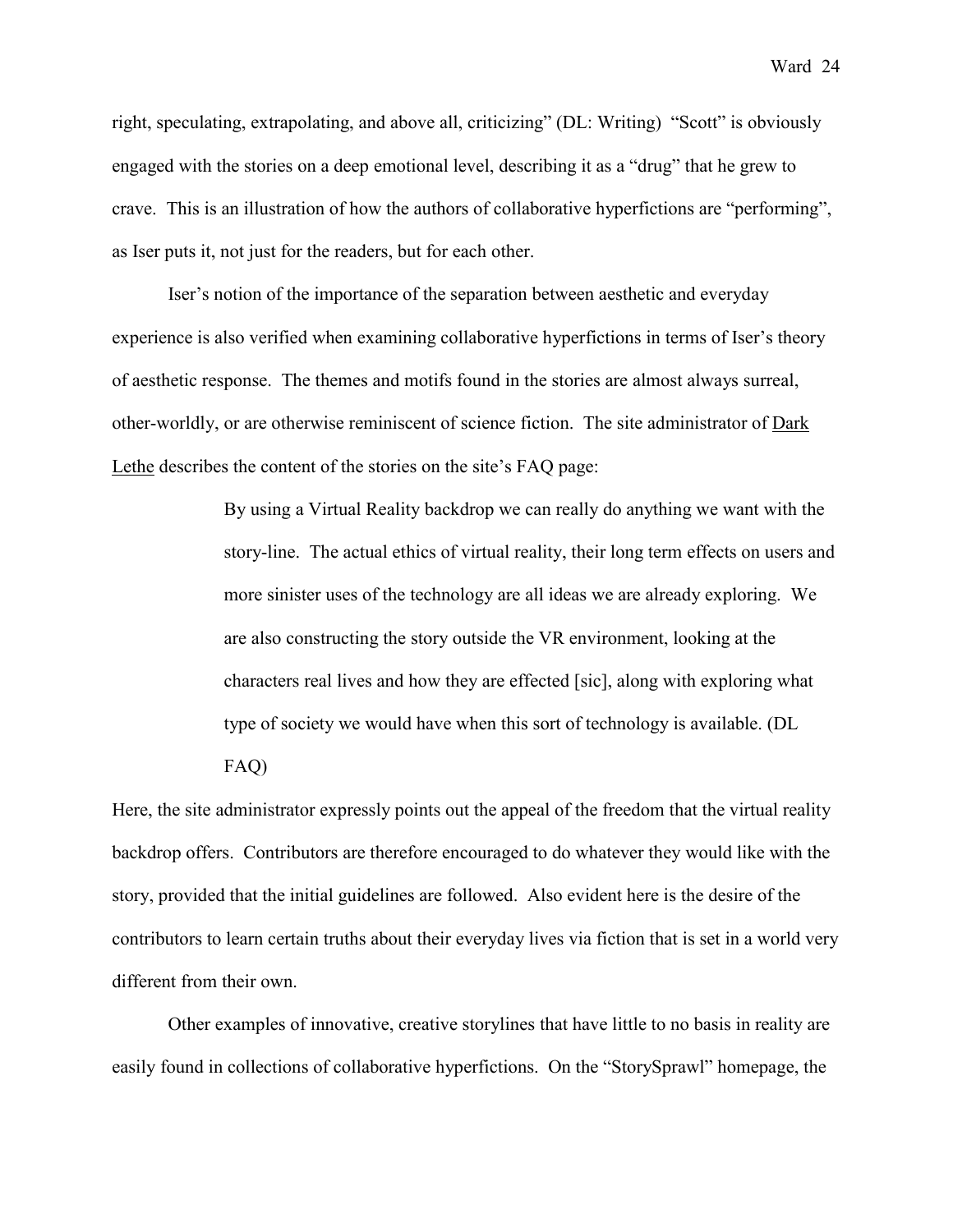stories are listed in order of popularity, with a summary of the intended content of each story. The most popular hyperfiction on the site, "Inferno", has a description that reads as follows: "It's six years after the destruction of 'Inferno,' the first off-world prison satellite orbiting Mars…The explosion took the lives of all the prisoners and staff on board… Ericka's primary responsibility on the mission is to lead a team of scientist into the carcass…and clean the place up. … This should end up pretty dark - I'm thinking a ghost/horror story in space" (StorySprawl). The second most popular story on the site, "Thievery in Blue", also has a surreal, dark plotline. In this story, "Tycho Blue is a man who is driven by a maddening curse - a curse that forces him to steal, to thieve, and perhaps to kill. It's the gypsies that did it to him, he's sure of it. And they have Kaylera. Someday Tycho will meet with them again, but for now - he has to survive… A mystery set in a fantasy setting…keep it semi-dark" (StorySprawl). It appears that the most popular and longest-running collaborative hyperfictions have themes and plots that shun reality. Perhaps there is such an emphasis on surreal topics because the interactions between the authors and readers is part of everyday reality, and the need to write about otherworldly events and entities is the authors' way of compensating for the "real world interruption" that has disrupted their escape from reality, as detailed in Iser's writings.

 The idea of the author being the ideal reader of the text, refuted by Iser, is worthy of examination in the context of collaborative hyperfictions. Because the creation of these hyperfictions involves the ideas, or codes, of several different authors, and since the progression of the text, and ultimately the meaning of the text, relies on these ideas, the ideal reader that each other has in mind is not himself or herself, as would be the case in the traditional printed texts that Iser used as the basis for his theory of aesthetic response. Rather, the ideal reader for each author is an individual who will, or already has, contribute something to the text that will be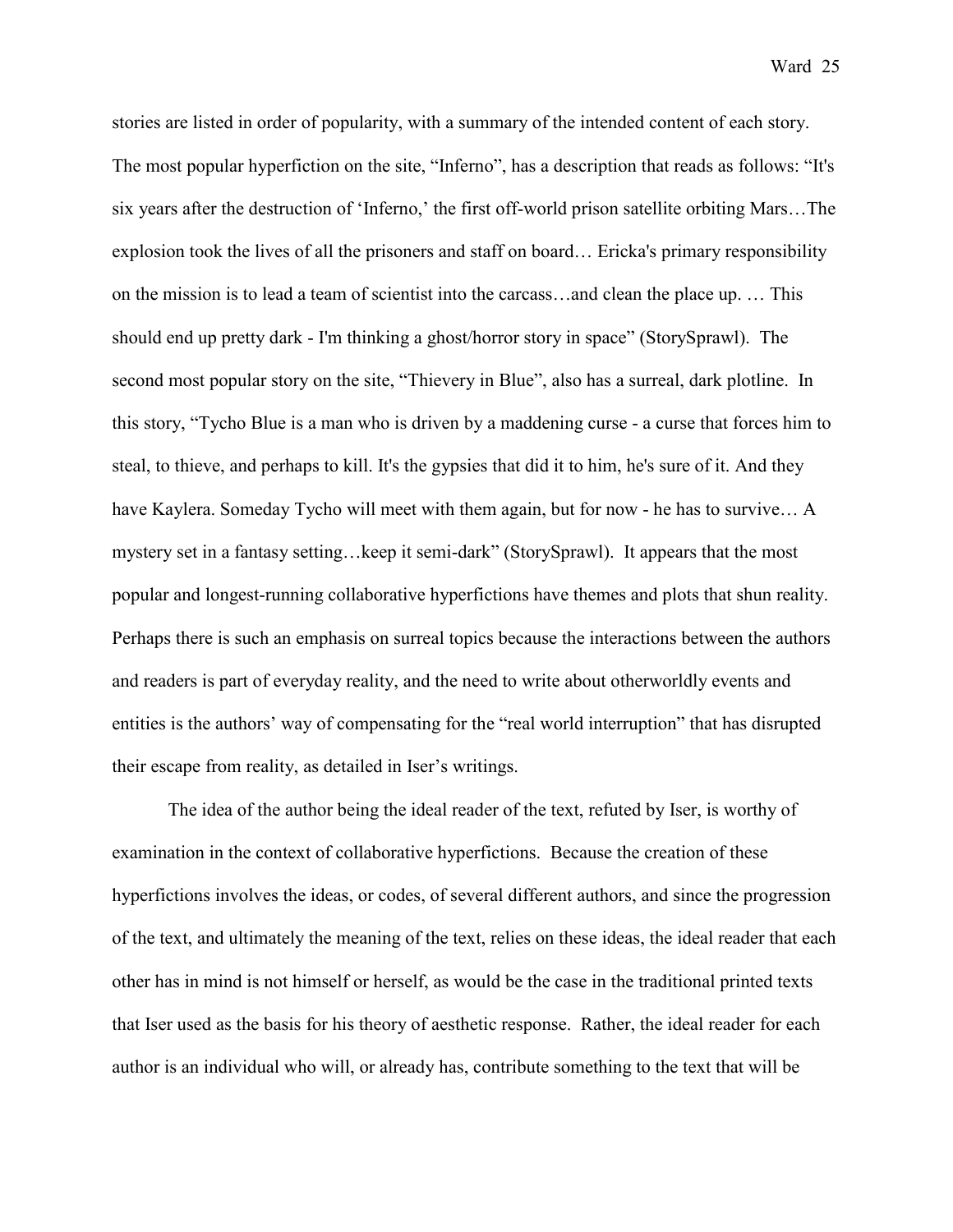equally conducive to moving the plot forward. While each author does have his or her own code when writing contributions for the story, the codes are influenced by the initial guidelines established at the story's beginning, and the ideal reader would recognize the importance of this code to the structure of the text and contribute in kind.

 Perhaps the most obvious parallel between Iser's theory and the structure of collaborative hyperfictions is the concept, and importance, of blanks. It is the blanks in the hyperfictions that allow other writers to contribute to the story. Without blanks, the story ends, whether or not the plot has reached a logical conclusion. If there are too many blanks in the text, the moderator, usually the initial author of the story, is faced with the challenge of deciding which among the multitude of equally valid contributions should be included as the next chapter of the story. This creates an unnecessary burden for both the moderator and the contributors. The plot moves along because each chapter leaves out a certain amount of information, and thus each chapter must contain at least one blank in order for the story to progress. Thus, blanks are not only essential for the reader's understanding of the story, but also for the creation of the story itself.

# **Conclusion**

 Just because collaborative hyperfiction lacks the traits typically associated with "legitimate" (i.e., conventional) works of literature, the genre should not be dismissed as being merely subversive or experimental. This is especially true when one takes into consideration Iser's question of the role of literature, in its various forms, in what it means to be human. He states, "If it is true that something happens to us by way or the literary text and that we cannot do without our fictions—regardless of what we consider them to be—the question arises as to the actual function of literature in the overall make-up of man" (Act of Reading xi). Creators of digital texts may have an equally profound role on the evolution of what is included in the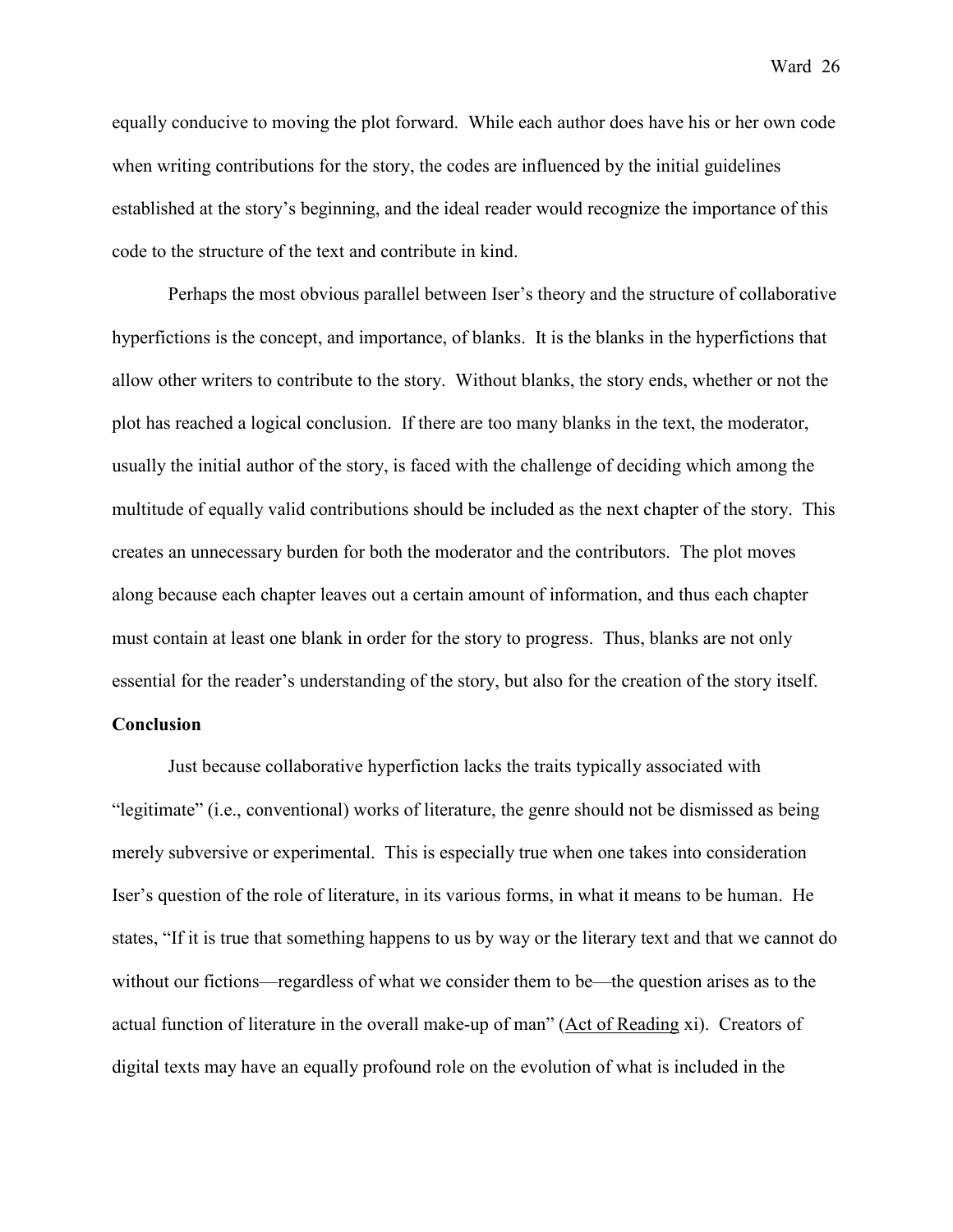general public's concept of "literature". Indeed, the printed book, according to Landow, has taken a backseat to various forms of digital and visual entertainment. Landow writes, "The sales of books and other printed matter, for centuries the center or our technology of cultural memory, have now fallen to fourth position behind the sales of television, cinema, and video games" (23). The public, it seems, is growing more receptive to forms of fictional entertainment that do not come from a printing press. Joyce also chooses to view digital fictions in general in terms of their place in history. Specifically, he dismisses the notion that digital fictions, collaborative efforts or not, are "experimental". He makes the following claim:

> There is an inherent representational problem in an experimental approach since it suggests that someone approaches writing (or any task) with a sense of being experimental…While it may be that some people *do* intend to write in a particular fashion, this intention is political and not artistic or intellectual, and only history can decide whether the effort was experimental, radical, traditional, et cetera. (29)

It is not constructive, therefore, to label collaborative hyperfictions, or any other form of literature that does not and cannot take the form of a book, as "trendy" or "experimental" or any other derisive and dismissive description. Kaplan makes a similar assertion in her essay, in which she questions ideas of what can be considered "literature." She states:

> The claims made for critical literacy require us to ask why certain genres and periods of imaginative literature so often figure in these stories…And what works does this definition of higher literacy do? If the concept of literacy these critics provide offers only an idealized condition, one constantly sought but rarely attained, we might want to know whose interests are served by this concept (and whose are suppressed). (219)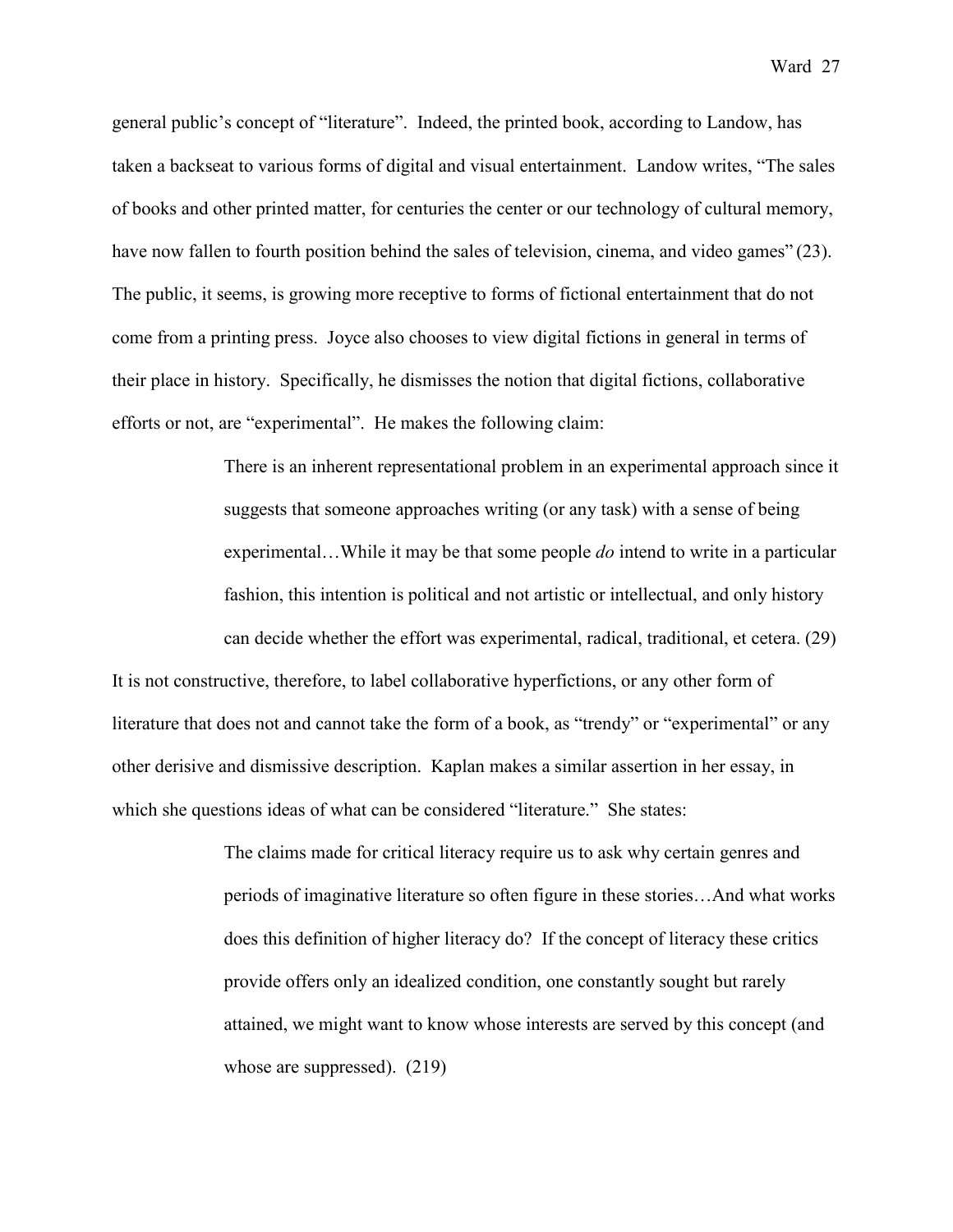While hyperfictions, when viewed in light of Iser's theory of aesthetic response, are not completely revolutionary, they do point to a potential evolution of what society considers feasible and entertaining ways to present stories to an audience. The collaborative nature of the evolution of the story found in collaborative hypertexts can be seen in massively multiplayer online games (MMOGs) in which participants live together in a virtual world and advance the progress of the game by making alliances or starting conflicts with other groups of players. The textual nature of the hyperfictions is what roots them in traditional ideas of literature, reading, and writing, such as those presented by Iser. However, the technology and sociology behind the formation of hyperfictions suggests that literature is evolving along with the technology used by everyday readers and writiers, and that literary theory will one day be forced to catch up.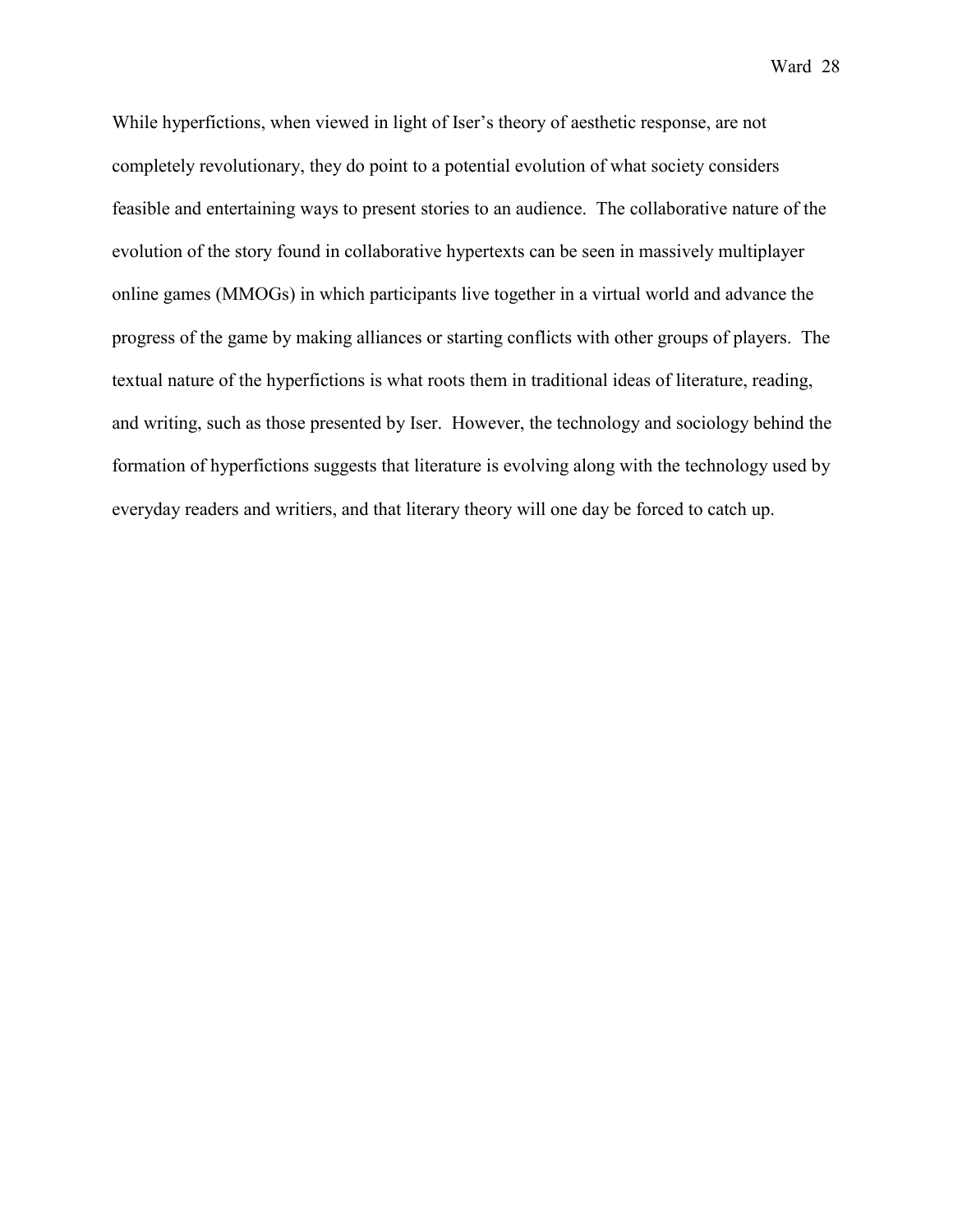# **Works Cited**

- Brand, Alice Glarden. The Psychology of Writing: The Affective Experience. Contributions in Psychology 13. New York: Greenwood Press, 1989.
- "Dark Lethe." Dark Lethe. 6 March 2006 <http://www.reactivewriting.co.uk/dark-lethe/index.html>.
- "Dark Lethe Frequently Asked Questions." Dark Lethe. 6 March 2006 <http://www.reactivewriting.co.uk/dark-lethe/faq.htm>.
- "Dark Lethe: Writing on the Web." Dark Lethe. 6 March 2006 <http://www.reactivewriting.co.uk/dark-lethe/blog/>.
- Gaggi, Silvio. From Text to Hypertext: Decentering the Subject in Fiction, Film, the Visual Arts, and Electronic Media. Penn Studies in Contemporary American Fiction. Philadelphia: University of Pennsylvania Press, 1997. 113.
- Iser, Wolfgang. Prospecting: From Reader Response to Literary Anthropology. Baltimore, MD: The Johns Hopkins University Press, 1989.
- Iser, Wolfgang. The Act of Reading: A Theory of Aesthetic Response. Baltimore, MD: The Johns Hopkins University Press, 1978.
- Joyce, Michael. Othermindedness: The Emergence of Network Culture. Studies in Literature and Science. Ann Arbor, MI: The University of Michigan Press, 2000. 63.
- Kaplan, Nancy. "Literacy Beyond Books: Reading When All the World's a Web." The World Wide Web and Contemporary Cultural Theory. Ed. Andrew Herman & Thomas Swiss. New York: Routledge, 2000. 213.
- Landow, George P. "We Are Already Beyond the Book." Beyond the Book: Theory, Culture, and the Politics of Cyberspace. Ed. Warren Chernaik, et al. Oxford: Oxford University Computing Resources, 1996. 23.
- Robeck, Mildred C., and Randall R. Wallace. The Psychology of Reading: An Interdisciplinary Approach. 2nd ed. Hillside, NJ: Lawrence Erlbaum Associates, Inc., 1990.
- Siffert, Curt. "StorySprawl FAQ." StorySprawl. 6 March 2006 <http://www.storysprawl.com/faq.html>.
- Snyder, Ilana, Hypertext: The Electronic Labyrinth. Carlton South, Victoria, Australia: Melbourne University Press, 1996.

"StorySprawl Hyperfiction Story Creator." 6 March 2006 < http://www.storysprawl.com/>.